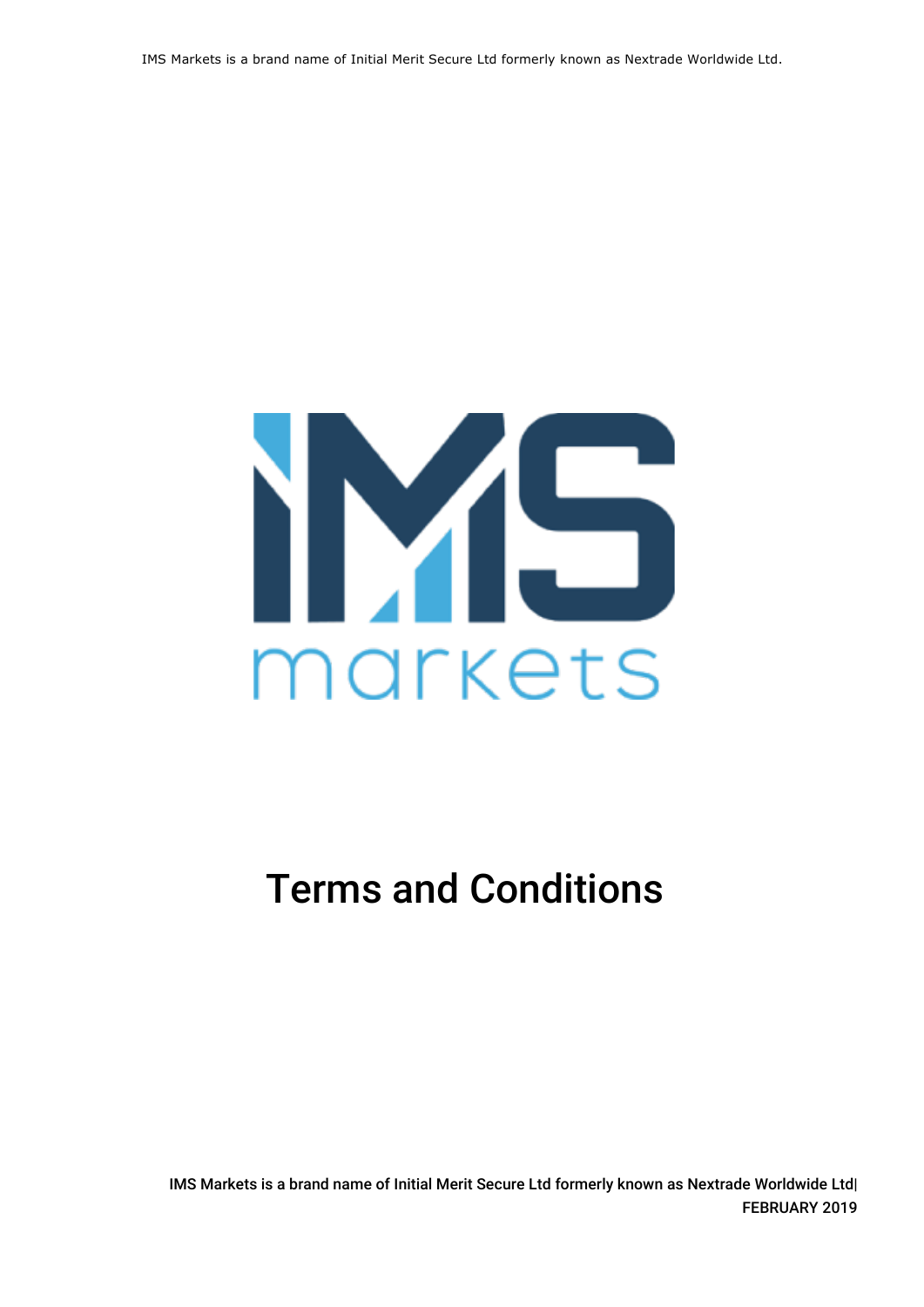# 1. Introduction

1.1. This Agreement is entered by and between Initial Merit Secure Ltd formerly known as Nextrade Worldwide Ltd (hereinafter called "the Company", "Company" or "us") on the one part and the Client ("Client" or "you") on the other part.

1.2. The Company is authorized and regulated by the Cyprus Securities and Exchange Commission as a Cyprus Investment Firm to offer certain Investment and Ancillary Services and Activities under the Provision of Investment Services, the Exercise of Investment Activities, the Operation of Regulated Markets and Other Related Matters Law of 2007, Law 87(Ι)/2017, as subsequently amended or replaced from time to time ("the Law"), with CIF license number 229/14. Company is registered in Cyprus under the Companies Law, with registration number HE 291905. Its registered office is at 3 Pythagoras street, Pythagoras Court, 4<sup>th</sup> floor, CY-3027, Limassol, Cyprus.

1.3. This Client Agreement together with its Appendices added thereto and the following documents, as amended from time to time: "Conflicts of Interest Policy", "Best Execution Policy", "Risk Disclosure", "Client Categorization Policy", "Investor Compensation Fund", "Client Compliance Policy", Leverage Policy, "Privacy Policy" (all together, the "Agreement") set out the terms upon which the Company will offer Services to the Client, the rights and obligations of both Parties and also include important information which we are required as an authorized Cyprus Investment Firm to provide to our prospective Clients under Applicable Regulation. By applying for our services, you are consenting to the Terms and Conditions of all the above-mentioned documents which form the Agreement and it means that in the event that you are accepted by us as our Client, you and us shall be bound by these Terms and Conditions. For this reason, you are advised to take sufficient time to carefully read all the above-mentioned documents which form the Agreement as well as any other information available to you via our Website and make sure that you understand and agree with them before entering into an Agreement with us. You are also advised to read our "Terms and Conditions for the use of the Website". You should contact us if any further clarification is needed.

1.4. The Distance Marketing of Financial Services Law N. 242(I)/2004, which implements EU Directive 2002/65/EC, applies and we shall provide you by with the documents that form the Agreement. Agreement do not have to be physically signed by either the Client or the Firm in order for both parties to be legally bound by it. If the Client wish to have it signed he/she may print it and sign two copies of the Agreement and sent them back to us. We shall keep one copy for our records and send back the other one signed by us as well.

1.5 The Company advises the Client to familiarize himself, prior to investing in OTC Markets, with the market specifics and technical conditions of the Trading Platform through which he will enter into transactions. In particular, it recommends using the demo version of the Trading Platform. The Company notes that the actual result of the investment may differ significantly from the result obtained in the demo version of the Trading Platform.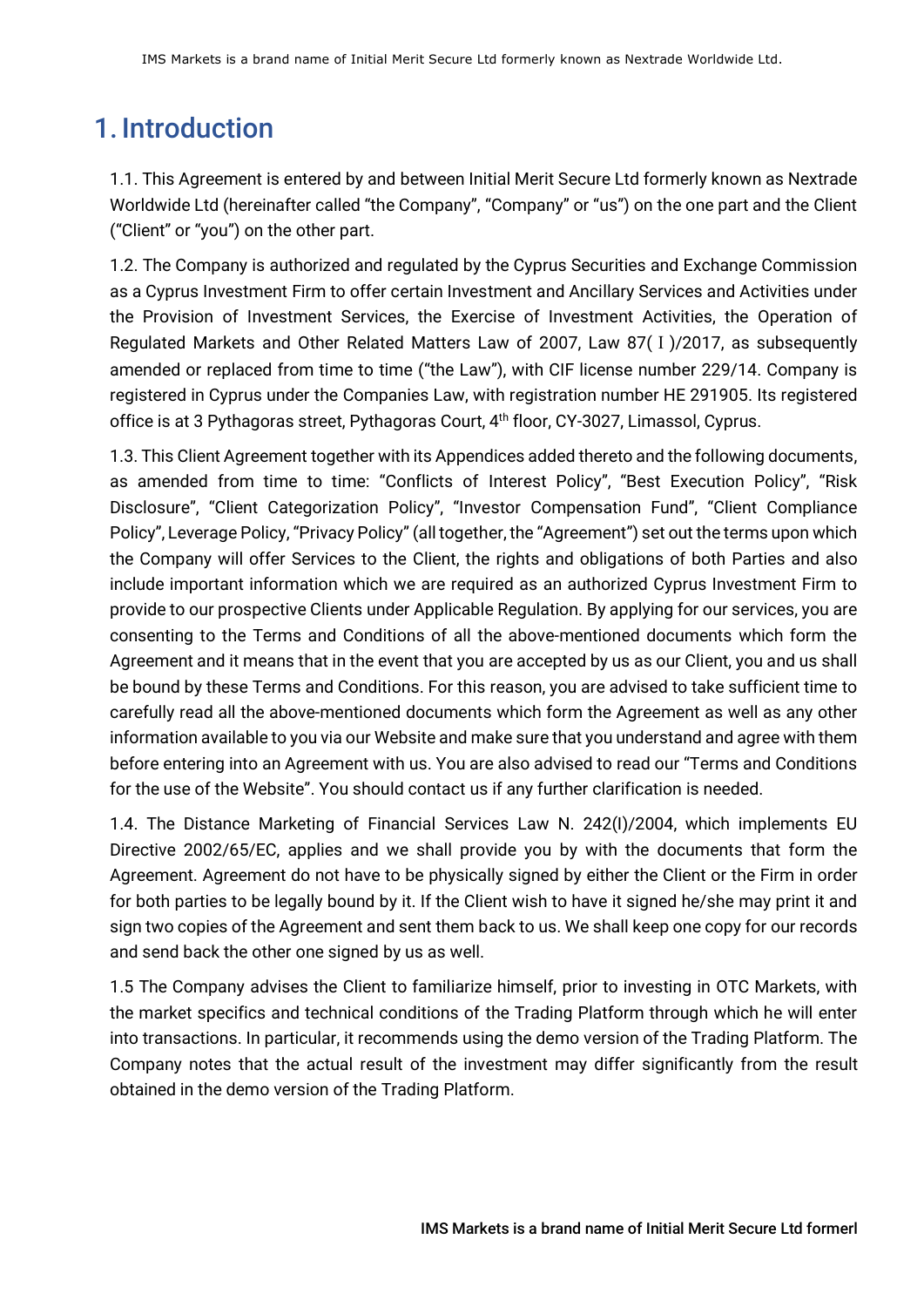# 2. 2. Interpretation of Terms

**Access Data** - shall mean credentials (login and password) used to log into Client CRM Portal as well as credentials used to log into Client's Trading Account. In some cases, login may be the same as Account number

**Account Opening Application Form** - shall mean the application form/questionnaire completed by the Client in order to apply for the Company's Services under this Agreement and a Client Account, via which form/questionnaire the Company will obtain amongst other things information for the Client's identification and due diligence, his categorization and appropriateness or suitability (as applicable) in accordance with the Applicable Regulations

**Agreement (or Client Agreement)** - shall mean this Terms and Conditions together with all Announcements, any other Appendices added thereto and the following documents: Client Categorization Policy, Investor Compensation Fund, Conflicts of Interest Policy, Best Execution Policy, Risk Disclosure, Clients Complaints Policy, Privacy Policy, as amended from time to time.

**Announcement** - shall mean the information related to provided services disclosed to Clients on the Company's Website

**Applicable Regulations** - shall mean (a) CySEC Rules or any other rules of a relevant regulatory authority having powers over the Company; (b) the Rules of the relevant Market; and (c) all other applicable laws, rules and regulations of Cyprus or of the European Union

**Ask Price** - shall mean the price in a Quote at which the Client may buy an instrument

**Balance** - shall mean the amount of money on the Client Trading Account after the last Transaction and depositing/withdrawal operations

**Bid Price** - shall mean the price in a Quote at which the Client may sell an instrument

**Business Day** - shall mean any day, other than a Saturday or a Sunday, or the 25th of December, or the 1st of January or any other Cyprus or international holidays to be announced on the Company's **Website** 

**Client Trading Account (or Account)** - shall mean the unique personalized account of the Client consisting of all Transactions, Open Positions and Orders on the Trading Platform and the Balance of the Client money

**Closed Position** - shall mean two counter deals of the same size (opening a position and closing a position)

**Contract for Difference (or CFD)** - shall mean a contract, which is a contract for differences by reference to variations in the price of an Underlying Asset. A CFD is a Financial Instrument

**Contract Specification Document** - shall mean the trading terms (for example Spread, Swaps, Lot Size, Margin requirements, Financing charges, Underlying Instruments etc.) for each type of Financial Instruments as determined by the Company from time to time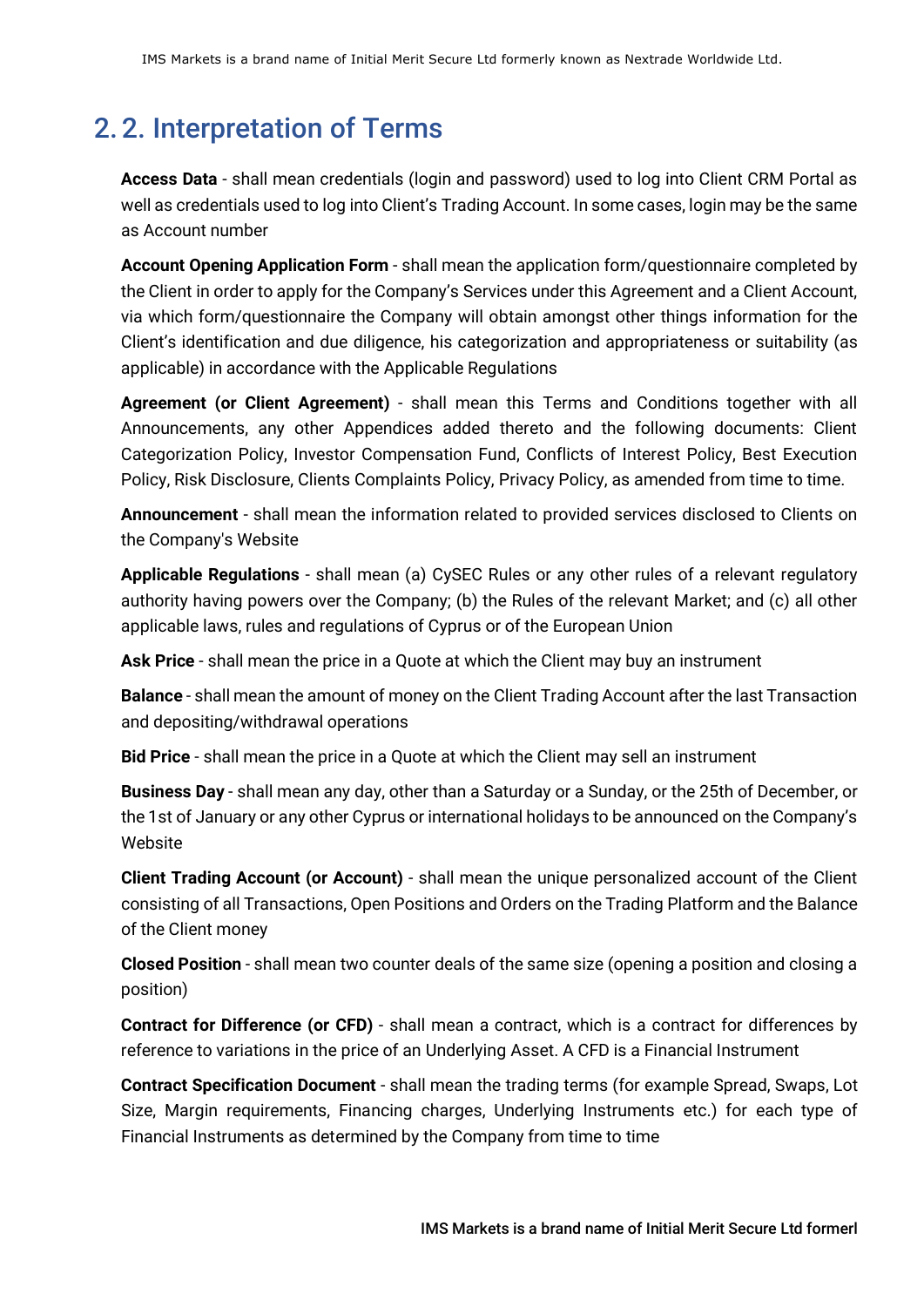**CySEC** - shall mean the Cyprus Securities and Exchange Commission, which is the Company's supervisory authority

**Disclosure to Clients** - shall mean making information available on the Website of the Company. Information is available also at the Client CRM Portal and by telephone at the telephone numbers appropriate for placing Phone Instructions;

**Equity** - shall mean the Balance plus or minus any Floating Profit or Loss that derives from an Open Position and shall be calculated as: Equity = Balance + Floating Profit - Floating Loss

**Financial Instrument (or Instrument)** - shall mean the Financial Instruments under the Company's CIF license.

**Force Majeure** - shall have the meaning as set out in paragraph 28

**Leverage** - for margin trading shall mean a ratio in respect of Transaction Size and Initial Margin. 1:1 until 1:30 for retail client's ratio means that in order to open a position, the Initial Margin is several times less than the Transactions Size

**Liquidity Provider** - shall mean the technological partner of the Company responsible for providing Quotes and Execution of Clients orders for the Financial Instruments.

**Lot** - shall mean a unit measuring the Transaction amount specified for each Financial Instrument

**Lot Size** - shall mean the number Underlying Assets in one Lot

**Margin** - shall mean the necessary margin required by the Company so as to open a position

**Margin Call** - shall mean the situation where Clients Margin Level drops below percentage level set by the Company, what results in informing the Client to deposit additional Margin to maintain Open **Positions** 

**Margin Level** - shall mean the percentage level of Equity to necessary Margin when the Company informs the Client to deposit additional Margin when the Client does not have enough Margin to maintain Open Positions

**Open Position** - shall mean any open Long Position or a Short Position which is not a Closed Position. Long Position is the result of executed Buy Order, Short Position is the result of executed Sell Order

**Order** - shall mean an instruction from the Client to trade in Financial Instrument. Client may place a Buy Order (to buy an Instrument) and Sell Order (to sell an Instrument). Order placed with use of automatic scripts is recognized as placed by the Client

**OTC Market -** unregulated "Over the Counter" market created by banks, financial institutions and other entities;

**Parties** - shall mean the parties to this Client Agreement – the Company and the Client

**Phone Order** - shall mean an instruction (Order) submitted by the Client over the telephone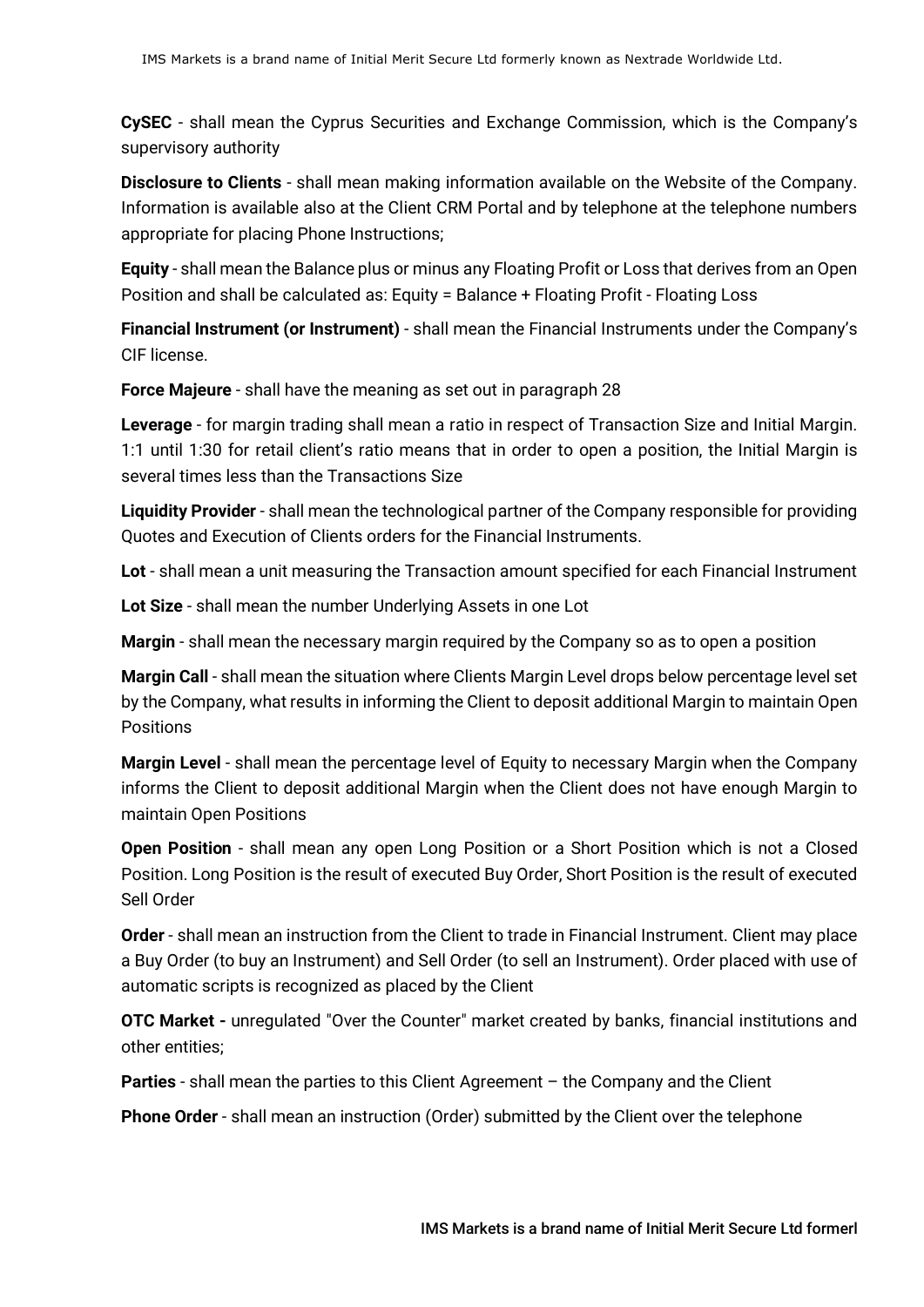**Quote** - shall mean the information about the current price for a Financial Instrument, in the form of the Bid and Ask prices

**Services** - shall mean the services to be offered by the Company to the Client under the Agreement, as set out in paragraph 6.1. of the Terms and Conditions

**Spread** - shall have the meaning as set out in paragraph 9.3

**Stop Out -** shall mean the situation where Clients Open positions are being closed. Open positions will start being closed partially until Margin Level reaches above Stop Out. Positions are closed starting from the largest one.

**Costs and Charges** - shall mean the document specifying fees that Company charges related to the Service provision

**The Client** - shall mean a natural person who has completed the Account Opening Application Form and has been accepted by the Company as a Client

**The Company** - shall mean Nextrade Worldwide Ltd. registered in Cyprus under the Companies Law, with registration number HE 291905, authorized and regulated by the Cyprus Securities and Exchange Commission as a Cyprus Investment Firm with license number 229/14.

**Trading Platform** - shall mean the electronic mechanism operated and maintained by the Company, allowing to facilitate trading activity of the Client in available Financial Instruments via the Client Trading Account

**Transaction (or Trade)** - shall mean an executed Order

**Transaction Volume (or Volume)** - shall mean Lot Size multiplied by number of Lots

**Website** - shall mean the Company's website at http:// www.imsmarkets.com or any other website maintained by the Company, registered in CySEC's approved domains list.

#### 3.Commencement and Right to Cancel

3.1. The Client fills in and submits the Account Opening Application Form together with all the identification documentation required by the Comp[any for its due diligenc](http://www.imsmarkets.com/)e and "Know Your Customer" procedures. Completion of above-mentioned procedures result in sending to The Client a notice informing him whether he has been accepted as a Client of the Company.

3.2 The Client acknowledge that the Company will not accept a person as its Client until all documentation it requires has been received by the Company, properly and fully completed by such person and all internal Company checks (including without limitation anti-money laundering checks, appropriateness or suitability tests as the case may be) have been satisfied. It is further understood that the Company reserves the right to impose additional due diligence requirements to accept Clients residing in certain countries.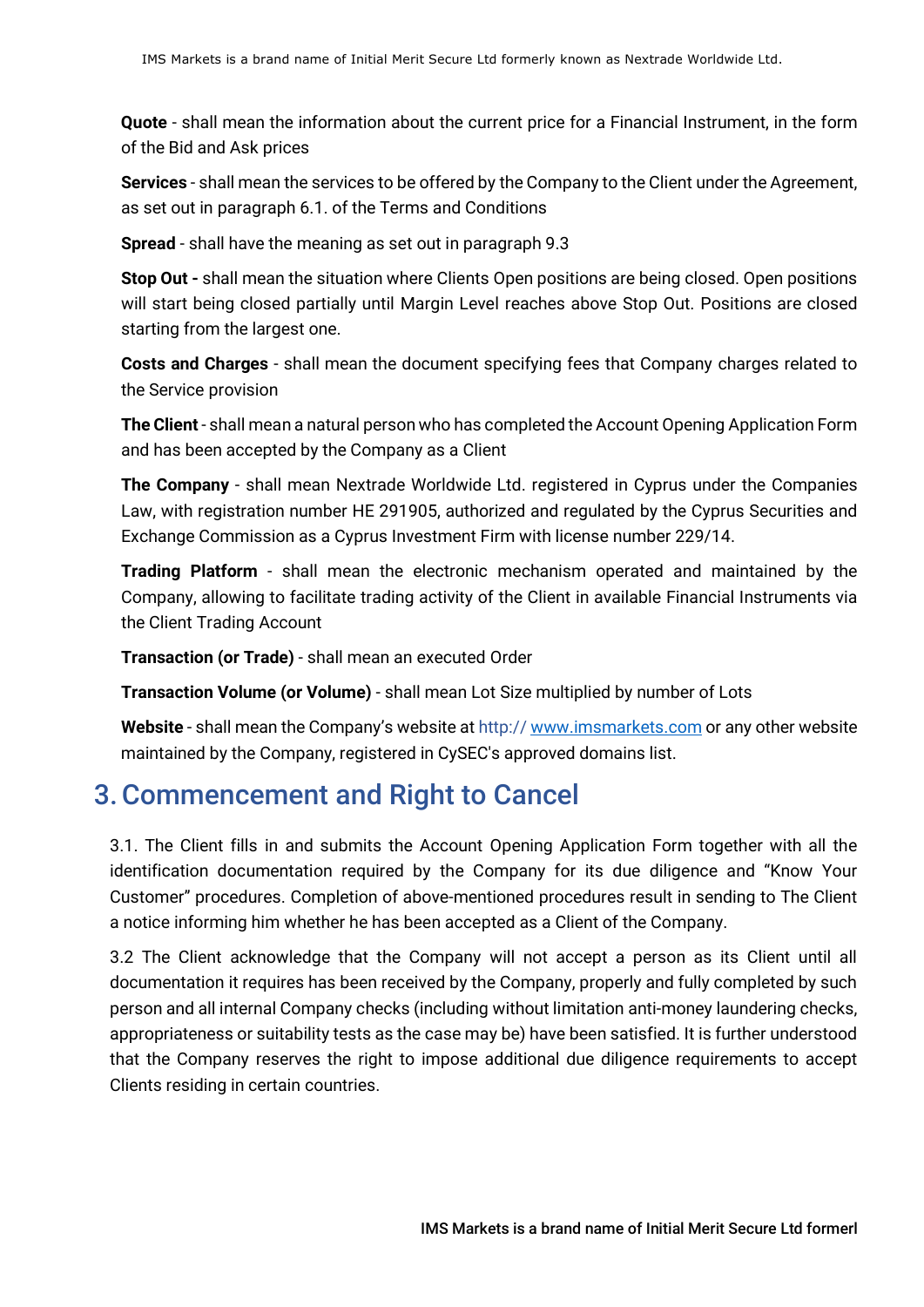3.3. The Agreement shall take effect and commence upon the receipt by the Client of a notice sent by the Company informing the Client that a Client Trading Account has been opened for him. A notice shall be sent by the Company to an e-mail address defined by a Customer.

3.4. The Client may cancel the Agreement by giving us notice in writing within first fourteen (14) days after commencement date. Right to cancel the Agreement will not stand if the Client enter into any trade and such trade have been affected by any price fluctuation.

3.5 If the Client do not cancel the Agreement as described in paragraph 3.4, the Agreement will continue to be in effect unless terminated in accordance with the relevant provisions of the Agreement.

#### 4.Client Categorization

4.1. According to Applicable Regulations, the Company has to categorize its Clients in one of the following categories: Retail Client, Professional Client or Eligible Counterparty. The categorization shall depend on the information provided by the Client in his Account Opening Application Form and according to the method of categorization as this method is explained under the document "Client Categorization Policy". By accepting this Agreement Client accepts application of such method. The Company will inform the Client of his categorization according to Applicable Regulations. The Client has the right to request different categorization.

4.2. The Client accepts that when categorizing the Client and dealing with him, the Company will rely on the accuracy, completeness and correctness of the information provided by the Client in his Account Opening Application Form and the Client has the responsibility to immediately notify the Company in writing if such information changes at any time thereafter.

4.3. It is understood that the Company has the right to review the Client's Categorization and change his categorization at the Firm's discretion. The Client shall be notified in writing by the Firm in relation to the above.

## 5.Appropriateness

5.1. The Company, in regard to provide the Services, seeks information from a Client or potential Client regarding his knowledge and experience in the investment field to assess whether the service or Financial Instrument is appropriate for the Client. The Client is obliged to provide all the information to allow the Company to determine whether the service or Financial Instrument is appropriate for him. the Company shall have no responsibility to the Client if such information is incomplete or misleading.

5.2. If, on the basis of information received from the Client, the Company will assess that the service is inappropriate for the Client, the Company warns the Client in writing or by means of electronic media.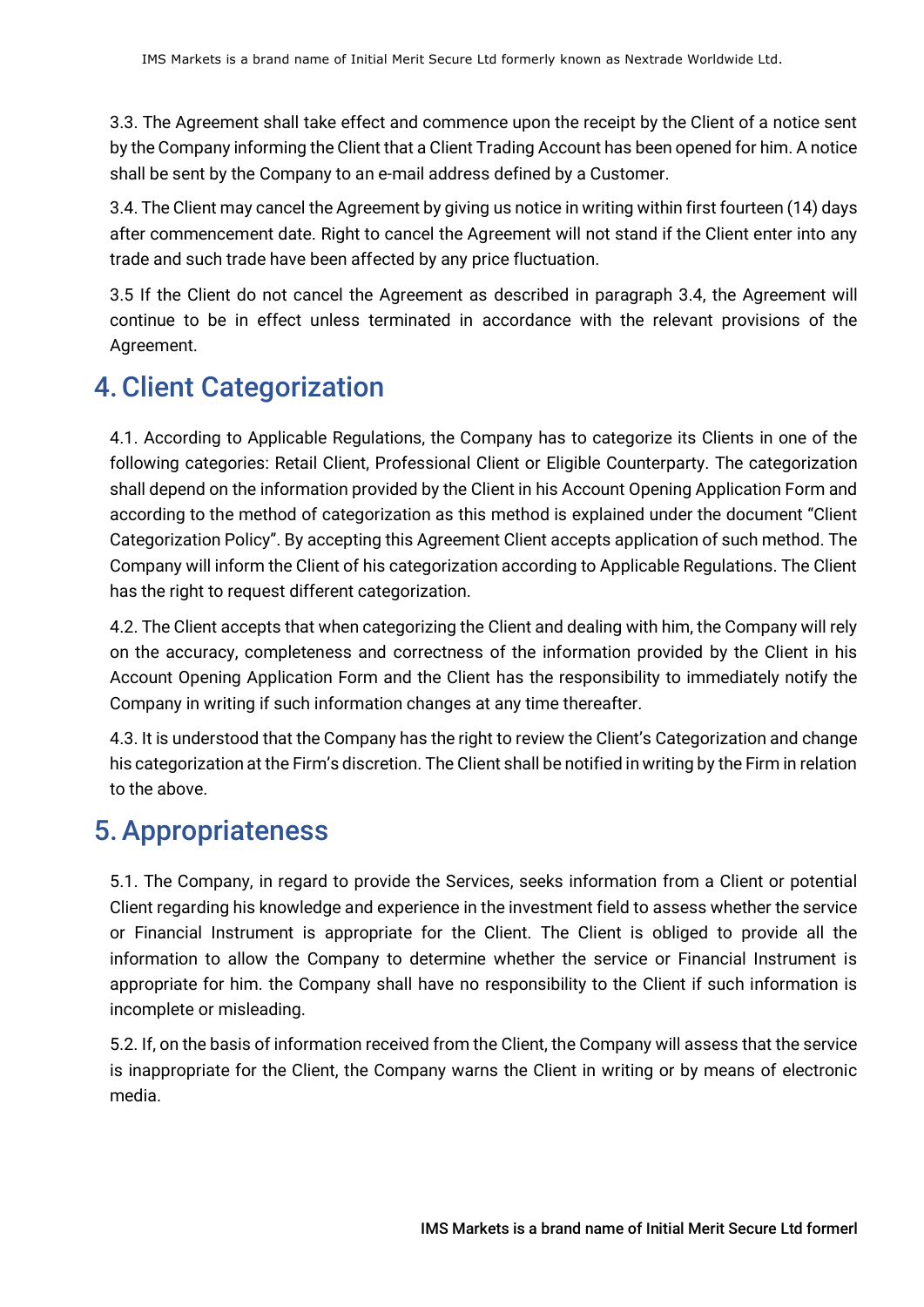# 6.Services

6.1 The Company offers to the Client, on an execution-only basis, an access to a number of Financial Instruments. Trading on a Financial Instruments is possible within a framework specified in Contract Specification Document which is disclosed to Clients on the Company website as well as is accessible in the Client CRM Portal. It is the Client responsibility to familiarize with the offered Financial Instruments specifics.

6.2 The Client understand that no physical delivery of a CFD's underlying instruments occurs under this Agreement.

6.3 The Company, within the scope of this Agreement, do not provide investment advice or any other recommendation.

6.4. The Company is entitled to refuse the provision of any investment or ancillary service to the Client.

# 7.Trading Platform

7.1 Information defining requirements for the equipment that ensures safe access and full use of the Trading Platform are disclosed to Clients. The Client is solely responsible for meeting the requirements including the provision of the internet access.

7.2 The Company will not be liable for any disruptions or delays or problem in any communication experienced by the Client when using the Trading Platform.

7.3. In the event of scheduled maintenance work, the Company may temporarily disable access to the Trading Platform. Information on the date and duration of non-access shall be disclosed to Clients.

7.4. Orders are placed on the Trading Platform with the use of Access Data. It is agreed and understood that the Company will be entitled to rely and act on any Order given by using the Access Data on the Trading Platform or via phone, and any such Orders will be binding upon the Client. The Client's order is considered as placed at the moment when the Company was able to familiarize with its content, not earlier than the Company's information system receives via the Internet an information about Client's Order specifics.

7.5. The Company may restrict at its sole discretion available functionalities in Trading Platform. The Client may use all functionalities available in Trading Platform.

# 8.Security, Authentication and Access

8.1. The Client agrees to keep confidential at all times and not to disclose his Access Data to any third person. The Company may treat any person who accesses using your Access Data as being you without enquiring into this further.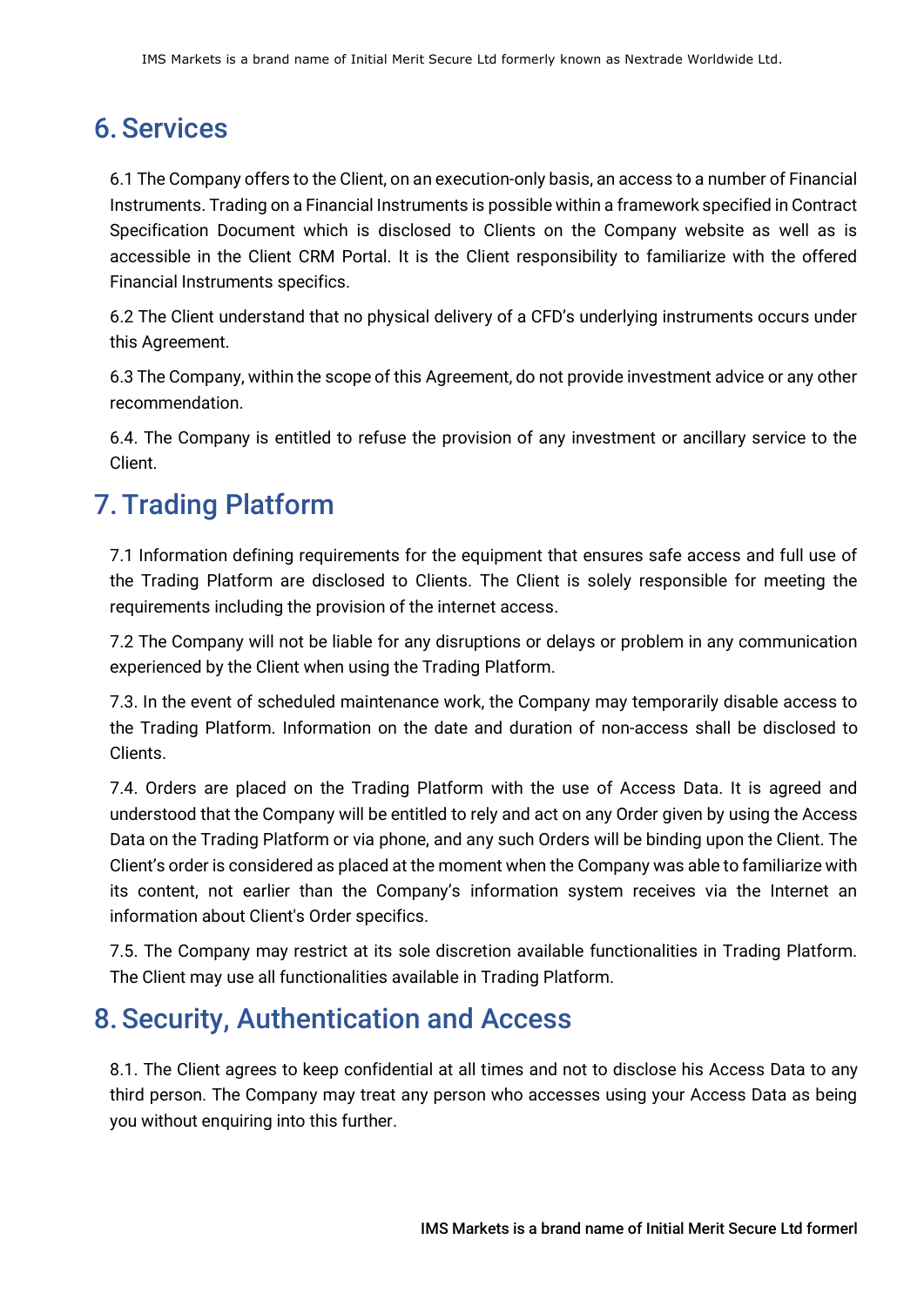8.2. The Client should not write down his Access Data. If the Client receives any written notification of his Access Data, he must destroy the notification immediately.

8.3. The Client agrees to notify the Company immediately if he knows or suspects that his Access Data have or may have been disclosed, intentionally or unintentionally, to any unauthorized person. The Company will then take steps to prevent any further use of such Access Data and will issue replacement Access Data. The Client will be unable to place any Orders until he receives the replacement Access Data. The Client acknowledge that the Firm shall bear no responsibility for any loss that arises as a result of the Client's actions and/or omissions.

8.4. The Client immediately inform Initial Merit Secure Ltd if it comes to his/her attention that the Access Data or any other information have been used or have become known without his/her consent. The Client agrees that he will co-operate with any investigation the Company may conduct into any misuse or suspected misuse of his Access Data.

8.5. The Client acknowledges that the Company bears no responsibility if unauthorized third persons gain access to information, including electronic addresses, electronic communication, personal data, Access Data when the above are transmitted between the parties or any other party, using the internet or other network communication facilities, post, telephone, or any other electronic means.

8.6. If the Company is informed from a reliable source that the Access Data of the Client may have been received by unauthorized third parties, the Company may, at its discretion without having an obligation to the Client, suspend the Client Trading Account.

#### 9.Quotation rules

9.1. The Company presents in the Trading Platform Buy and Sell offers (Bid and Ask Prices) of Financial Instruments. The source of the quotations are Liquidity Providers chosen by the Company. When choosing the Liquidity Providers, the Company shall be diligent, taking care to protect the rights of the Client and takes into account the level of expertise and the opinion that the entity enjoys. In addition, the Company takes into account the best interests of Clients, the scale of activity and the partner's experience as well as the quality of the offered service.

9.2. Presentation of Bid and Ask Prices takes place during the trading hours specified in the Contract Specification Document disclosed to Clients.

9.3. The difference between the Bid and Ask Prices is the transactional Spread. The transactional Spread presented in the Trading Platform may change over time depending on the offers provided by Liquidity Providers.

9.4. Spreads derived from the Bid and Ask Prices provided by Liquidity Providers may be increased by additional spread of the Company.

9.5. The Company may suspend the presentation of Bid and Ask Prices for a specific Financial Instrument in the following cases:

1) suspension of quotations of the underlying instrument,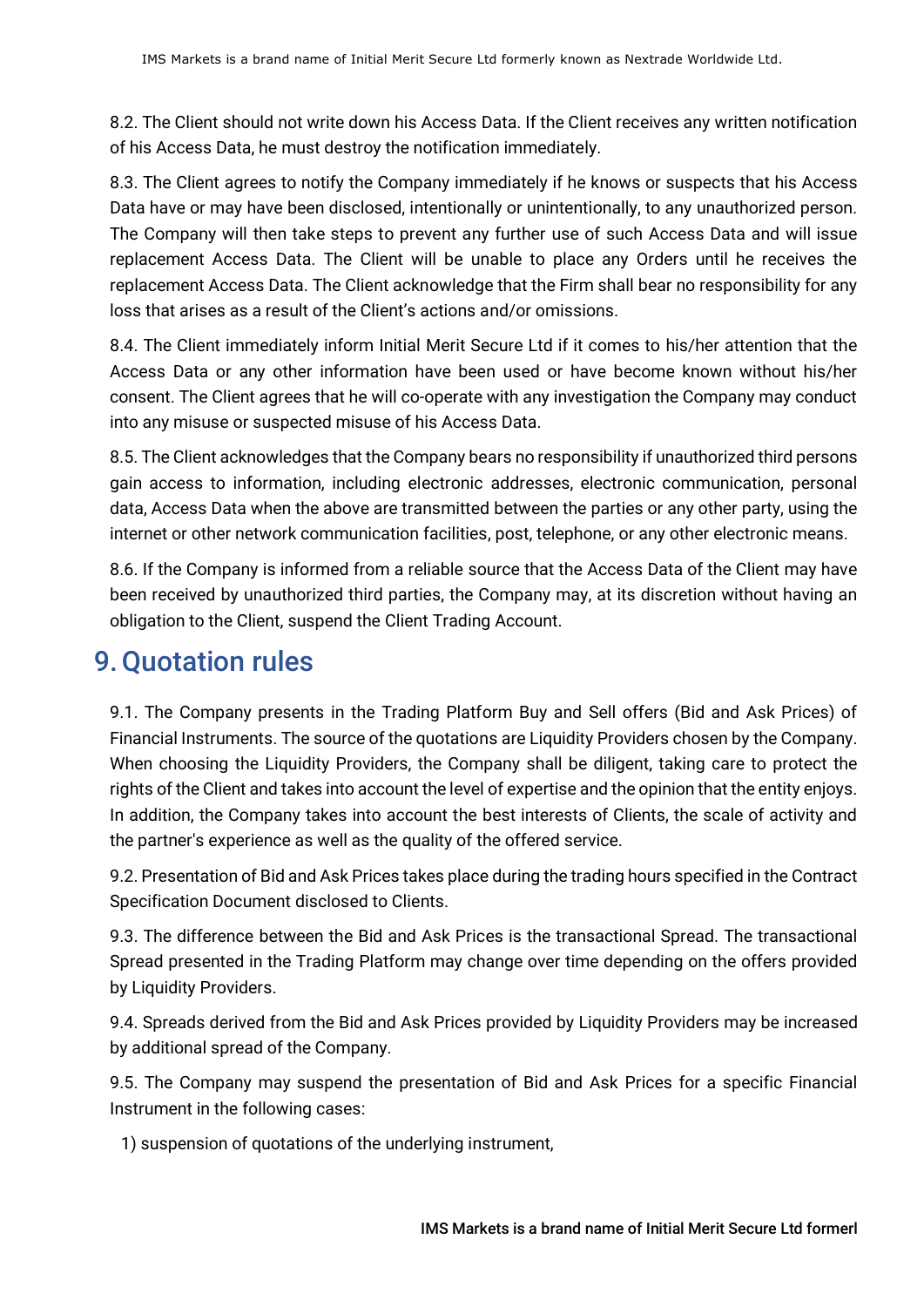- 2) lack of market quotations of underlying instruments,
- 3) the occurrence of any of the events referred to as Force Majeure, among others natural disasters, armed conflicts, acts of terrorism, riots, strikes, prolonged power outages, closure of the market on which underlying instruments are quoted, suspension of listing of particular Financial Instruments, changes in trading rules that prevent execution of trades on the basis of the existing rules,
- 4) discontinuance of the submission of quotes by the Liquidity Provider,
- 5) in a different situation, which will result in the impossibility of delivering quotes by the Liquidity Providers.

9.6. The prices of Financial Instruments other than those presented in the Trading Platform, in particular those offered by a third-party services, systems or publications, may not be the basis for the Client's request to determine the terms of the transaction. A reference source of quotes, in particular, in the case of a Customer's complaint regarding the quotation of a Financial Instrument, are the quotations provided by the Liquidity Providers with whom Company has a liquidity agreement.

# 10. Placement and Execution of Orders

10.1. The Client may place Orders directly on the Trading Platform, by using his Access Data issued by the Company for that purpose and providing all the required details listed in paragraph 10.5.

10.2. Orders are executed according to the "Best Execution Policy", which are binding on the Client.

10.3. Orders may be placed within the hours when the Trading Platform is available to access.

10.4. Prior to submitting the Order, the Client is obliged to acknowledge the Contract Specification Document concerning offered Financial Instruments. By placing an Order, the Client agrees to the terms and conditions set forth in the abovementioned document.

10.5. The order in particular should include:

1) name and surname and Client's Trading Account number,

2) the name of the person placing the Order,

- 3) the date and time of placing,
- 4) instrument name and number of Financial Instruments being the subject of the Order,
- 5) side of the Order (buy, sell);
- 6) price limit if relevant,
- 7) validity of the Order,
- 8) currency of the Account,
- 9) other elements if required by law,

10) other elements if required due to the specifics of the Financial Instrument and Trading Platform requirements.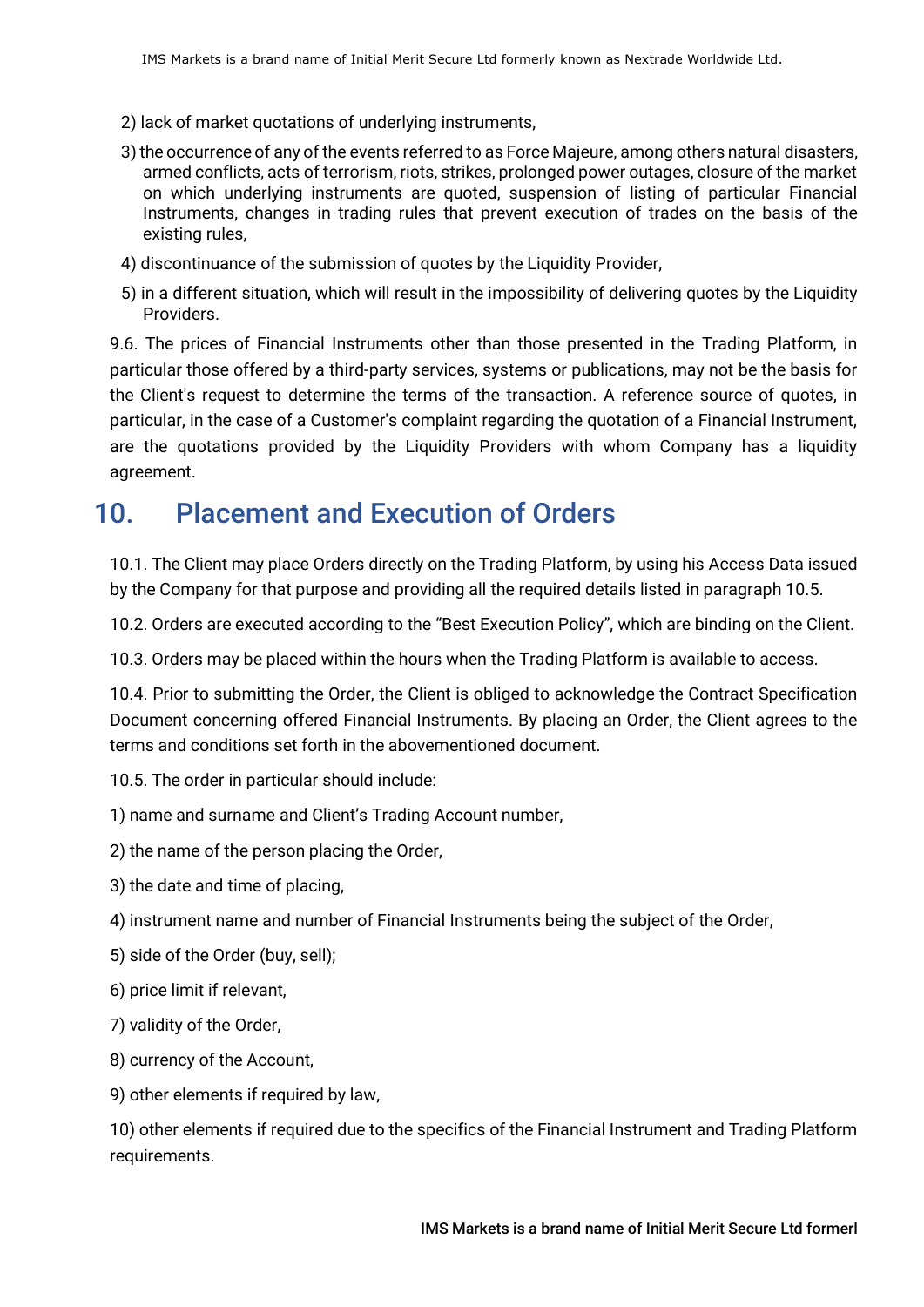10.6. When placing an Order, the Customer is obliged to have available funds on the Account to establish the margin. In addition, when placing the opening Order, the Client is obliged to hold cash in the amount equal to the expected commissions payable for the Order execution.

10.7. Specified amount of margin shall be blocked on the Client's Trading Account for Open Positions and the required margin is the sum of the margins for all Open Position. The required amount of margin is subject to the permanent recalculation, based on current Financial Instrument price.

10.8. The Company determines and discloses to its Clients, in Contract Specification Document, information about the margin levels for each Financial Instrument.

10.9. Orders may be executed within the trading hours specified in Contract Specification Document.

10.10. Orders shall be executed in the order of their reception by the Company. If the Order contains additional terms of execution, activation and placing of the Order shall be made immediately upon fulfillment of these conditions.

# 11. Order Types

11.1. Trading Platform allows the Client to submit the following Order types:

1) Market - direct order placed on the market and executed at first available market price;

2) Limit - order is activated and directed to the market when the current Bid or Ask Price reach the price specified in the Order. At the time of placing the Order, the price in the Buy Order is lower than the current Ask Price, analogically the price in the Sell Order is higher than the current Bid Price;

3) Stop - order is activated and directed to the market when the current Bid or Ask Price reach the price specified in the Order. At the time of placing the Order, the price in the Buy Order is higher than the current Ask price, analogically the price in the Sell Order is lower than the current Bid Price;

4) Stop Loss - a condition that triggers a Closing Order when the current Bid or Ask Price reach the level specified in the Order. This order is placed to reduce losses from an Open Position.

5) Take Profit - a condition that triggers the Closing Order for an Open Position to book a financial result. Condition is met when current Price reach a level set by the Customer.

6) Trailing Stop - a mechanism that automatically changes the price of a Stop Loss order taking into account current Bid and Ask Prices. The parameter specifies the difference between the current Bid and Ask Prices and the Stop Loss order level, including limitations resulting from the Contract Specification Document;

11.2. When submitting Orders mentioned above in pt. 12.1.2-12.1.6, Client determines price at which the Order is activated. Orders are filled at prices that, due to market volatility, may differ from the prices at which Order has been activated. Execution may occur at less favorable rate than that specified in the Order. Customer bears the risk of execution of Order at less favorable price than indicated in the Order, in particular a Stop Loss Order may not provide assumed limitation of loss on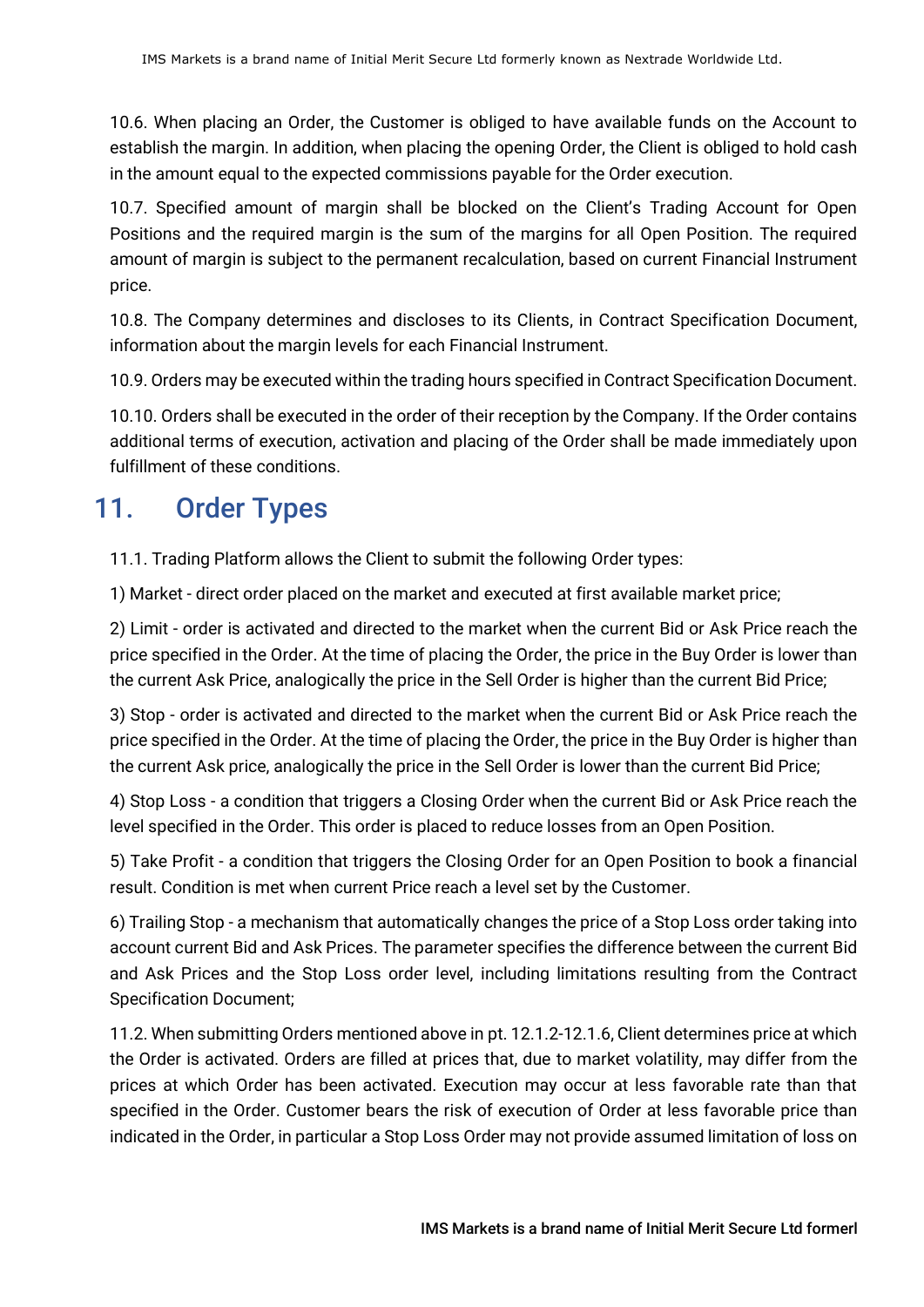the Open Position. Execution of the Order at a more favorable rate than specified in the Order is the Client's benefit.

## 12. Decline of Client's Orders

12.1 Without prejudice, the Company may refuse to accept an Order in any of the following cases:

1) A Force Majeure Event has occurred,

2) Company is unable to provide quote for the Financial Instruments due to lack of information from the Liquidity Provider,

3) Where the Order does not contain all the data referred to in pt. 10.5,

3) Where the Order volume exceeds the maximum value specified in the Contract Specification Document for a given instrument,

4) Lack of sufficient funds for a Margin purpose on Clients Trading Account,

5) In an Event of Default of the Client,

6) The Company has sent a notice of Termination of the Agreement to the Client.

7) In other situations, resulting from the provisions of the Law and the provisions of the Agreement.

12.2. The Company shall immediately inform the Client by electronic means about any material circumstances preventing the proper execution of the Order submitted by the Client.

#### 13. Margin Call, Stop Out

13.1. The Company determines and discloses to its Clients an Announcement about the warning levels (Margin Call) and minimum level (Stop Out).

13.2. If, as a result of the current market situation, the value of the Client's Trading Account decreases below the Margin Call level, the Company informs the Client about the occurrence by a message transmitted via Trading Platform.

13.3. If the value of the Account falls below the minimum value (Stop Out) calculated from required Margin, the Company has the indisputable right to automatically, without having to obtain Client's consent, cancel active orders and close Open Positions. Open position closure is made by placing by the Company, on behalf of the Client, closing order with Market type. Open Positions are closed according to FIFO (First In, First Out) rule until the Account value exceeds the calculated level of Stop Out.

13.4. The Company may change the level of the required margin by disclosing the information to the Clients. In the event of a change in the margin levels, the Client who has an Open Position which will be affected with the change will be informed by telephone, by e-mail or via Client CRM Portal within no less than 7 days before the change, subject to 14.5.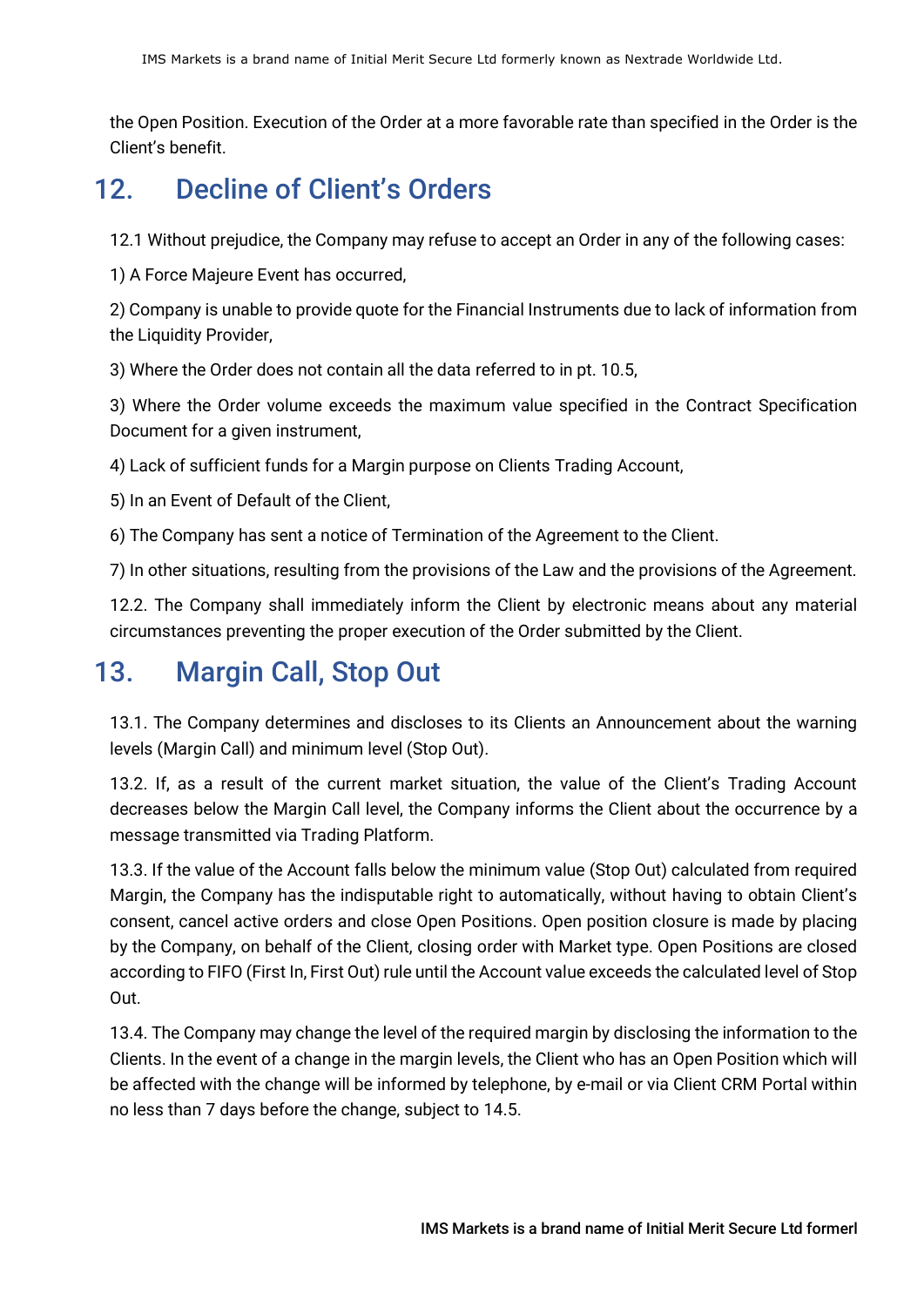13.5. The Company may change the level of the required margin immediately, after prior notification to the Clients having Open Positions, in case of Force Majeure; and in cases where the Company has a reasonable expectation that exceptional market price fluctuations may occur, the significant reduction of liquidity on the market of the underlying instrument or other extraordinary market events of the underlying market. The Company shall notify Client's about the change by telephone, by e-mail or via Client CRM Portal.

# 14. Reporting and Trade Confirmations

14.1 The Company shall provide the Client with reporting on his Orders. In order to comply with CySEC Rules in regard to client reporting requirements, the Company will provide the Client with a continuous and online access to his Account via the Trading Platform. The Client will be able to see in his Account the status of his Orders, confirmation of execution of the Order as soon as possible including details such as: execution time, placing time, Order type, venue identification, instrument name, side of the trade, the nature of the Order, execution price, volume, total sum of commissions and expenses.

14.2. Confirmation of execution of the placed Orders is provided to the Client via the Trading Platform and via e-mail when requested.

14.3 A customer who is a financial counterparty or a non-financial counterparty within the meaning of the EMIR Rules is obliged to verify correctness of transaction confirmation, and in case of any objections to the details, to submit them to the end of the first business day following the receipt of the confirmation. No expressed objections by the Client, means the content of the trade confirmation is considered as approved and correct.

# 15. Client Money Handling Rules

15.1 Unless otherwise agreed with the Client in writing and to the extent allowed under Applicable Regulations, the Company will deal with any funds that it holds for the Client in accordance with the Applicable Regulations. This means that Client funds will be segregated from the Company's own money and cannot be used in the course of its business. The Company will promptly place any Client money into one or more Segregated Account(s).

15.2 The Company shall not account to the Client for profits or interest earned on Client money (other than profit gained through trading Transactions from his Client Trading Account under this Agreement) and the Client waives all right to interest.

15.3 The Company may deposit Client money in overnight deposits and will be allowed to keep any interest.

15.4 The Company may hold Client money and the money of other clients in the same bank account (omnibus account).

15.5 The Company may deposit Client money with a third party who may have a security interest, lien or right of set-off in relation to that money.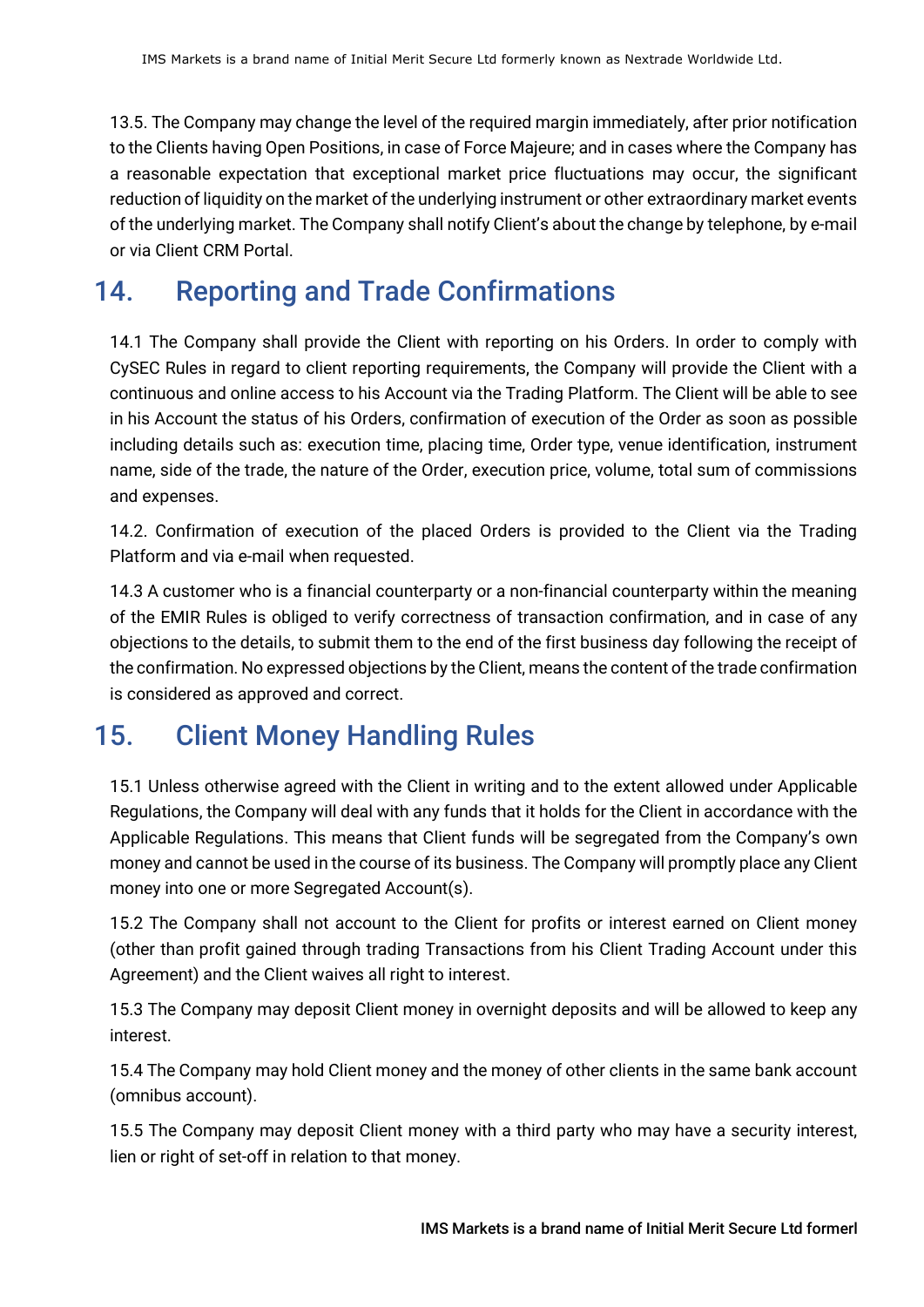15.6 The Company is a member of the Investors Compensation Fund (ICF). So, depending on his classification, the Client may be entitled to compensation from the ICF in the event that the Company is unable to meet its obligations. More details are found in the Company's document "Investor Compensation Fund".

15.7 The Company shall have a general lien on all funds held by the Company or its Associates or its nominees on the Client's behalf until the satisfaction of his obligations.

15.8 The Company will carry out reconciliations of records and Client Money with the records and accounts of the money the Company holds in the Segregated Client Account(s) on a daily basis. If a transfer is required to or from the Segregated Client Account(s) this will be done three times every week. The Company has the right, but not an obligation, to carry out reconciliations and transfers more frequently, if it considers that this is necessary to protect the Company's or a Client's interests.

# 16. Client Trading Accounts

16.1. Client Trading Accounts may be opened in a range of currencies specified in the Announcement disclosed to the Clients.

16.2. When filling an Account Opening Application Form, the Client shall indicate the currency in which the Company opens the Client's Trading Account.

16.3. Investment effect on closing of a position and commission on a transaction expressed in the currency of a Financial Instrument are recalculated into the Account currency according to the cross rates determined on the basis of the latest offers presented in the Trading Platform.

16.4. The Company may limit an amount of opened Accounts for one Client by communicating it through the Announcement.

16.5. The funds deposited on the Client's Trading Accounts may be subject to interest. In such case, information about the details will be disclosed to Clients in an Announcement.

# 17. Deposits

17.1. Deposits into Clients Trading Account may be processed with use of one of the method made available to its Clients by the Company.

17.2. In the event of a Deposit to a Client's Trading Account in a different currency than the Account Currency, the currency conversion is effected by the bank in which the Client's cash is deposited, at the exchange rates applied by the bank.

17.3. Deposit on the Client's Trading Account shall be made immediately, but not later than on the next working day after the cash is transferred to the Company's account.

17.4. The Company does not execute the Client's instruction to transfer funds between the Client's Trading Accounts.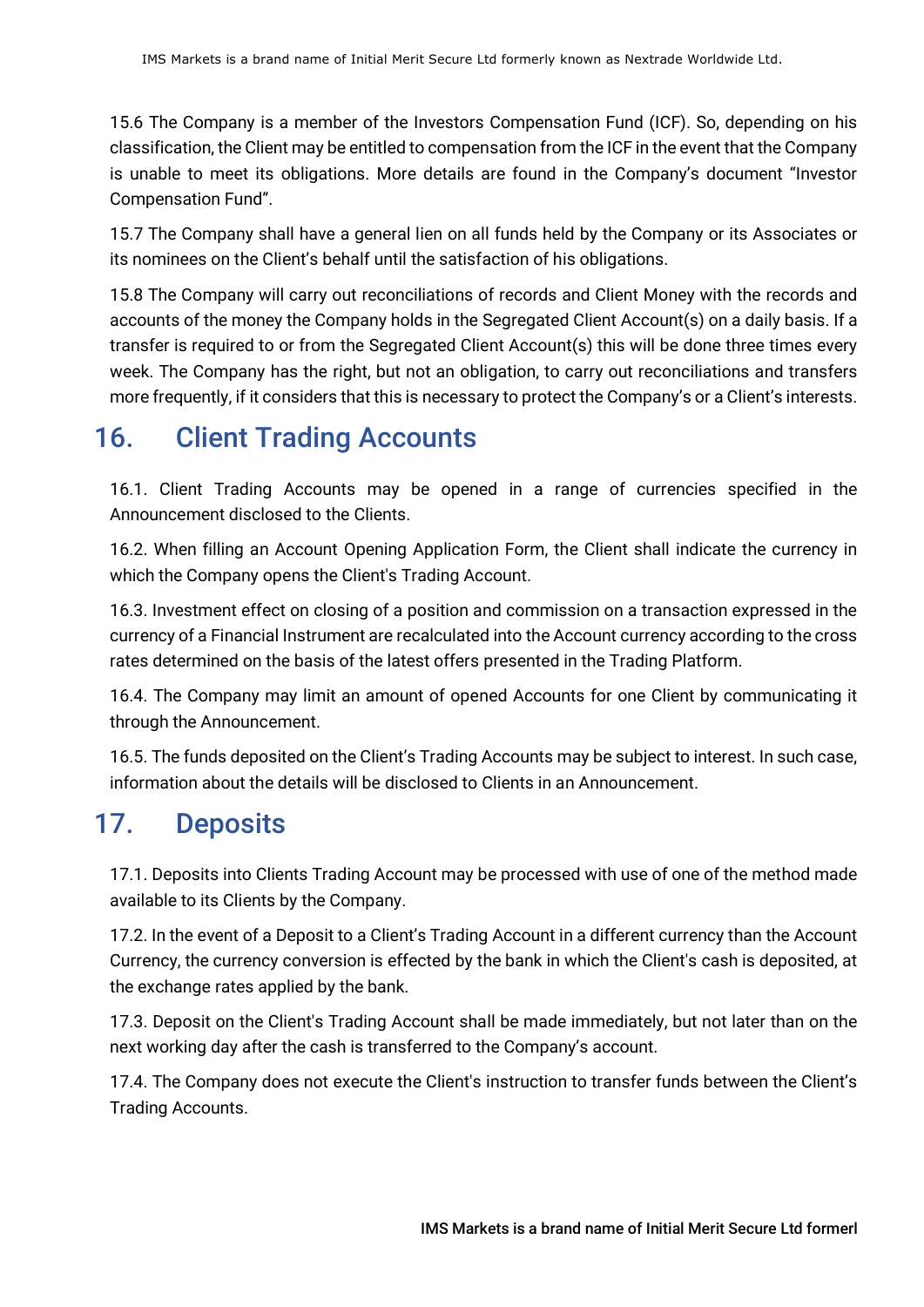## 18. Withdrawals

18.1. Withdrawals from the Clients Trading Accounts may be processed with use of one of the method made available to its Clients by the Company.

18.2 . The Client may not withdraw money to a bank accounts which he does not own. By submitting a Withdraw instruction, the Client is required to indicate the bank account belonging to him.

18.3. The Client is allowed to withdraw from Account an excess over the Margin Call (warning) level. The Company draws the Clients' attention to the fact that if the withdrawal is made in the maximum available amount, small change of the financial instrument price may result in immediate, automatic closure of Customer Opened Positions.

18.4. The Company has the right not to execute the Client's Instructions to which it may reasonably suspect that it is related to the introduction into the financial market of property values derived from illegal or undisclosed sources. In such case, the Company will take action according to the law.

18.5. Withdrawal shall be made immediately in the Company working hours, no later than the next working day after submission of the Withdrawal.

18.6. In accordance with the international rules that should prevent money laundering, the Client is required to provide all necessary information about himself or herself in a billing document.

18.7. The Company may refuse to accept the Client's funds in the following cases: a) The transfer has been made by a third party without the proper documents, which confirm the Client's approval to do so. b) The Company has reasons to suspect that the Client might be not fully authorized to transfer money. c) A money transfer violates the country's law, in which the Company has been registered. In all these occurrences, the Company will send these funds back to the Client through the original payment method, which the Client chose. Fee for money transfer will be paid by the Client. When there is need to make such transfer, the Company is required to notify the Client as soon as pogssible, as well as to notify about all fees and expenses, which the Client has to pay.

18.8. Funds belonging to the Client that will be used for trading purposes will be kept in accounts that any banks and/or financial institution used to accept funds, which the Company will specify from time to time. Funds will be held in the Client's name and/or the Company's name. It is understood that the Company is not liable for inability to pay as well as omission to act from any third party, which are connected to this clause. In order to start the trading activity, the Client needs to deposit the necessary funds 'Margin', as per the Company's Contract Specifications to be able to open positions. In case that the client's available equity drops below the margin requirements of his/her portfolio, then there is a risk of automatic closure of any open positions by the system, as alternative, the Client can decide to proceed with further deposit to keep the equity above the margin requirements.

18.9. Withdrawal fees may apply from time to time depending on the Client or type of Trading Account.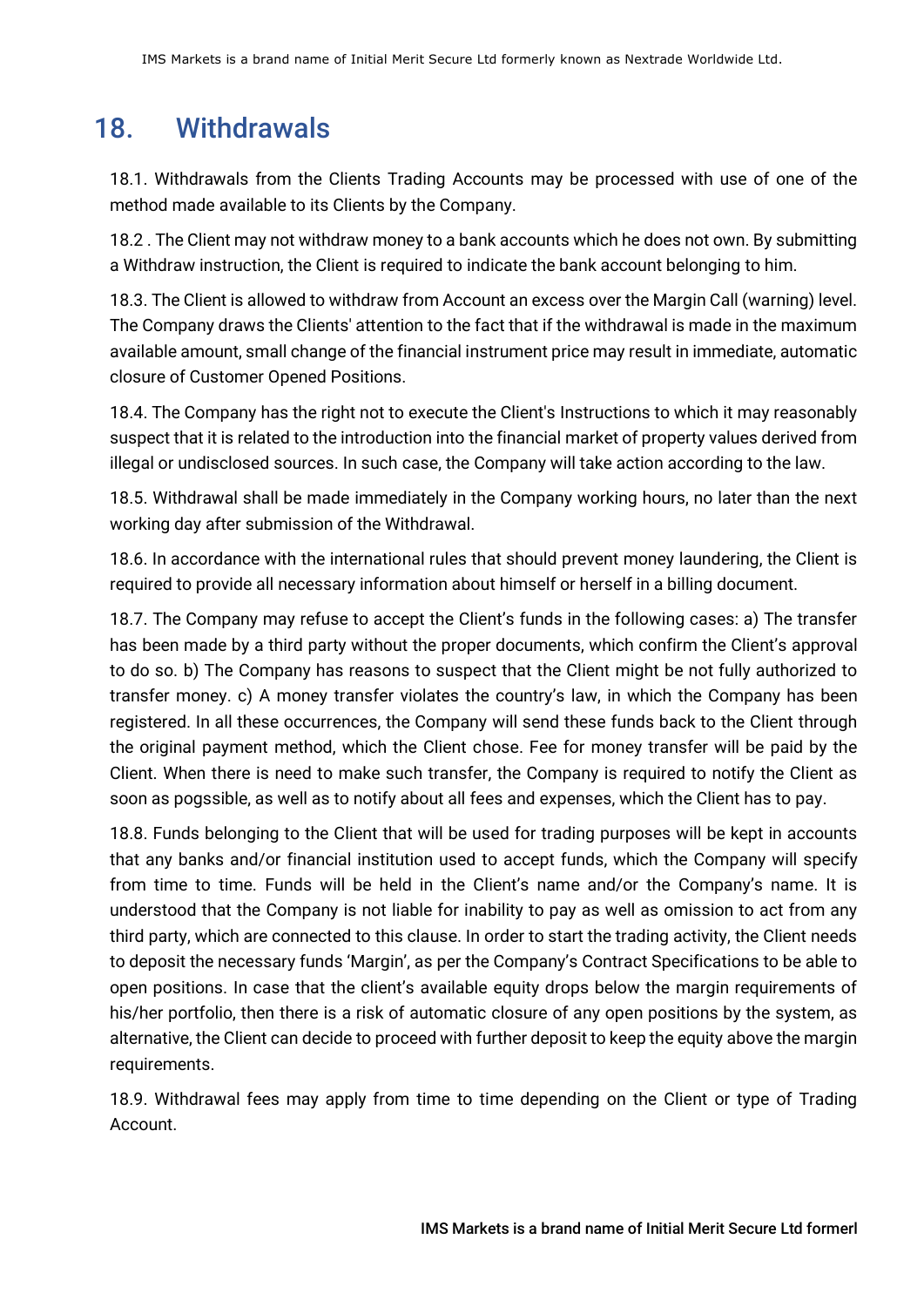18.10. Mistakes made by the Company during transfer of funds shall be refunded to the Client. It is understood that should the Client provide wrong instructions for a transfer; the Company may be unable to correct the mistake and the Client may have to bear the loss.

## 19. Lien

19.1. The Company shall have a general lien on all funds held by the Company on the Client's behalf until the satisfaction of his obligations under this Agreement.

# 20. Fees, Taxes and Inducements

20.1. The Company shall charge the Client fees and commissions, according to the Costs and Charges, for the provided services.

20.2. The Company may temporarily suspend or reduce the amount of the fees and commissions charged based on the Costs and Charges. Such information shall be disclosed to the clients.

20.3. Fees and commissions are debited by the Company on the Clients Trading Account without a separate clients Instructions.

20.4. Commissions for the order execution shall be collected at the time of the execution of the transaction.

20.5. As stated in pt. 9.4 the Company may increase the spread derived from the Liquidity Providers offers by additional spread of the Company.

20.6. Should the Company pay or receive any fees or inducements for the introduction of the Client, it shall notify the Client accordingly to Applicable Regulations.

# 21. Swaps and Financing

21.1. In case of maintaining Open Positions on Forex Financial Instruments until the end of the Business Day (17:00 EST), the Company shall calculate the swap points for each position remaining open at the end of the Business Day.

21.2. The amount to be debited or credit to the Client's Trading Account is derived from the swap points specified by the Company in the Contract Specification Document.

21.3. Amounts resulting from swap points, shall be credited or debited to the Client's Trading Account at the time of their accrual.

21.4. In case of maintaining Open Positions on CFD Instruments until the end of the Business Day (17:00 EST), the Company shall calculate the financing points for each position remaining open at the end of the Business Day. Amounts resulting from financing points, shall be credited or debited to the Client's Trading Account at the time of their accrual

21.5. The amount to be debited or credit to the Client's Trading Account is derived from the financing points specified by the Company in the Contract Specification Document.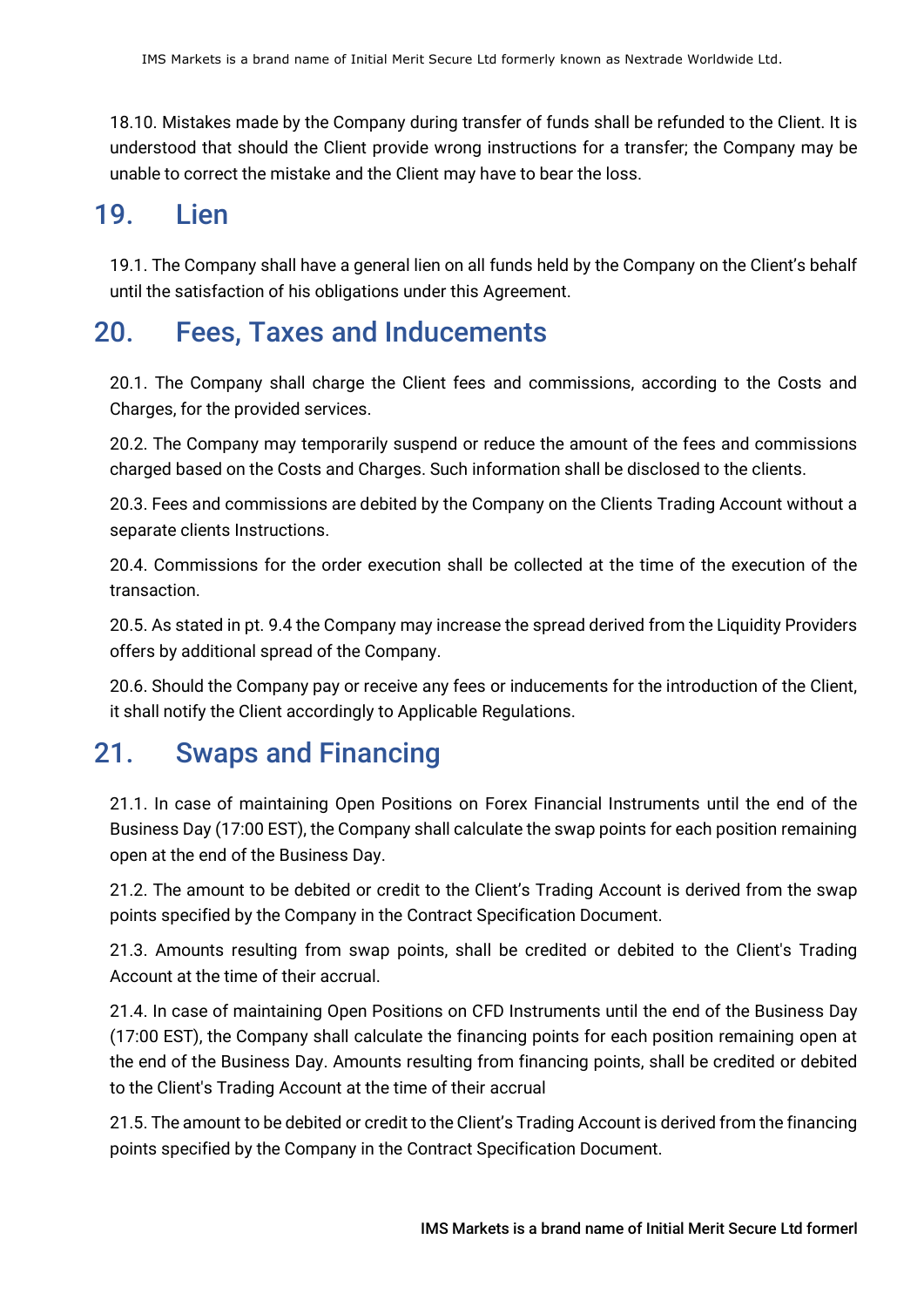# 22. Language

22.1. The Client acknowledge that the Company's official language is the English language and the Client should always read and refer to the main Website in English language for all information and disclosures about the Company and its activities. Translation or information provided in any other languages other than English is for informational purposes only and do not bind the Company or have any legal effect. In the event of a dispute the respective English version shall prevail.

## 23. Methods of Communications and Written Notices

23.1. Unless the contrary is specifically provided in this Agreement, any notice, request or other communication to be given to the Company by the Client (other than placing Orders) shall be sent via the registered in the company records email of the Client, by telephone (registered in company records, so long as the Company is able to confirm the Clients identity according to paragraph 11.2) or in writing to the Company's address and shall be deemed delivered only when actually received by the Company at:

a) Address: 3 Pythagoras street, Pythagoras Court, 4th floor, CY-3027, Limassol, Cyprus.

b) E-mail: info@imsmarkets.com

23.2. To communicate with the Client, unless specifically instructed otherwise, the Company may use any of the following methods: e-mail, Client CRM Portal, telephone, post, or the Company's Website.

23.3. The following methods of communication are considered as Written Notice from the Company to the Client: e-mail, Client CRM Portal or the Company's Website.

23.4. The following methods of communication are considered as Written Notice from the Client to the Company: e-mail, Client CRM Portal or post.

23.5. Without prejudice to paragraph 24.8., any communications sent to either Party, as applicable, (documents, notices, confirmations, statements, reports etc.) are deemed received:

(a) If sent by email, within one hour after emailing it and provided the email has left from the sender's outlook,

(b) If sent by the Client CRM Portal, immediately after sending it,

(c) If sent by telephone, once the telephone conversation has been finished,

(d) If sent by post, seven calendar days after posting it,

(e) If posted on the Company Webpage, within one hour after it has been posted.

23.6. In order to communicate with the Client, the Company will use the contact details provided by the Client whilst opening the Client Trading Account or as updated later on. The Client has an obligation to notify the Company immediately of any change in the Client's contact details.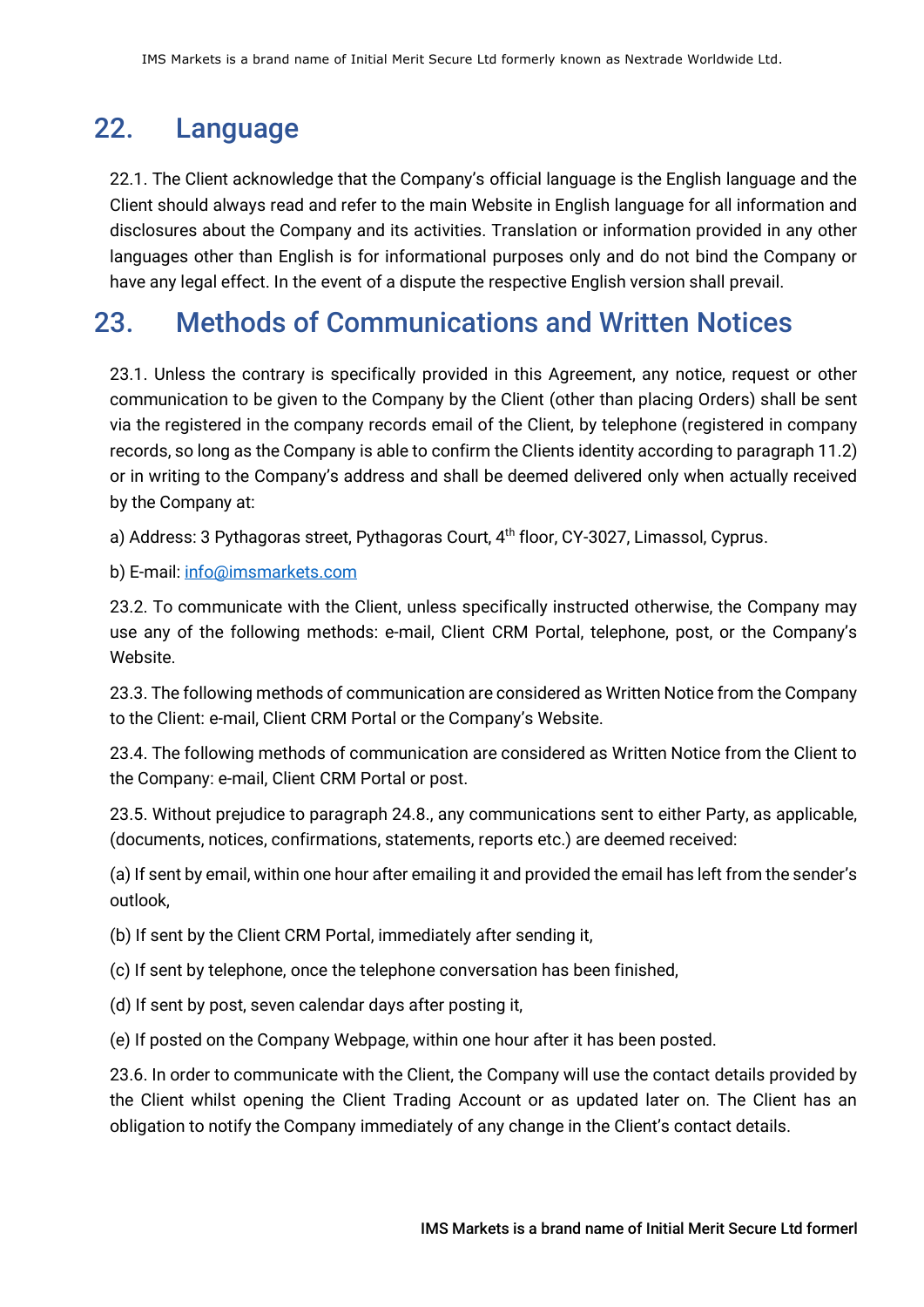23.7. The Client shall be able to call the Company within its normal working hours. The Company may contact the Client outside its normal working hours.

23.8. Any Written Notices sent to the Company shall have to be received within the working hours of the Company. Notwithstanding paragraph 24.5., any Notices received outside the normal working hours sh[all be treated as being rec](mailto:info@imsmarkets.com)eived the following Business Day.

# 24. Personal Data, Confidentiality, Recording of Telephone Calls and Records

24.1. The Company will use, store, process and handle personal information provided by the Client in connection with the provision of the Services, in accordance the Processing of Personal Data (Protection of the Individual) Law of 2001.

24.2. The Company shall provide the Client with confidentiality about the possession, turnover, balance of the Accounts, Orders details, executed transactions, the scope of provided services and the Client's personal data within the boundaries set by separate regulations.

24.3 The Company may collect client information directly from the Client (in his completed Account Opening Application Form or otherwise) or from other persons including, for example, credit reference agencies, fraud prevention agencies and the providers of public registers.

24.4. By accepting the Terms and Conditions, the Client agrees and authorizes the Company to disclose Client information (including recordings and documents of a confidential nature) in the following circumstances:

a) Where required by law or a competent Court,

b) Where requested by CySEC or any other regulatory authority having control or jurisdiction over the Company or the Client or their associates or in whose territory the Company has Clients,

c) To relevant authorities to investigate or prevent fraud, money laundering or other illegal activity,

d) To the Company's professional advisors provided that in each case the relevant professional shall be informed about the confidential nature of such information and commit to the confidentiality herein obligations as well,

e) To credit reference and fraud prevention agencies, third authentication service providers and other financial institutions for credit checking, fraud prevention, anti-money laundering purposes, identification or due diligence checks of the Client. To do so they may check the details the Client supplied against any particulars on any database (public or otherwise) to which they have access. They may also use Client details in the future to assist other companies for verification purposes. A record of the search will be retained,

f) To other service providers who create, maintain or process databases (whether electronic or not), offer record keeping services, email transmission services, messaging services or similar services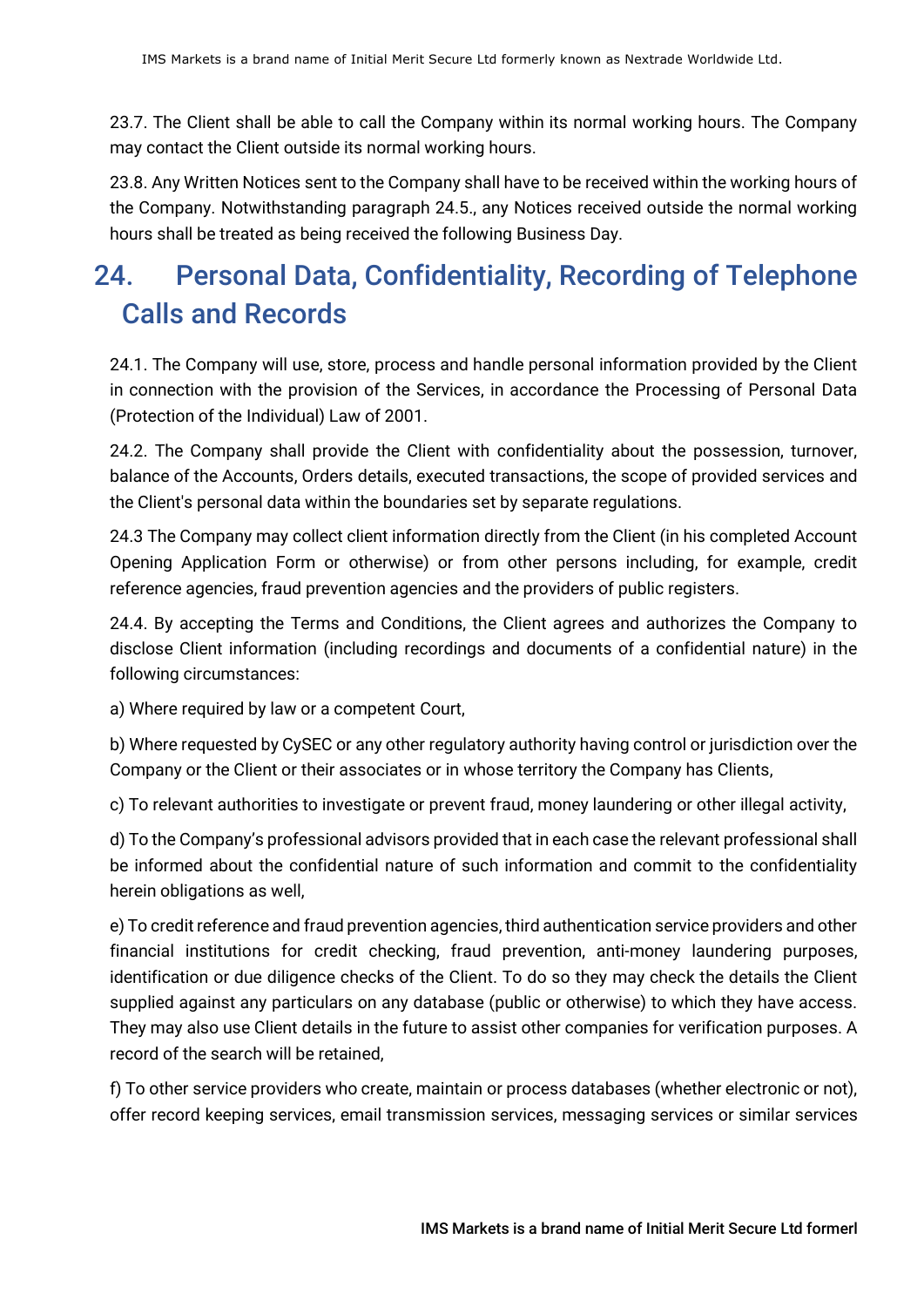which aim to assist the Company collect, storage, process and use Client information or get in touch with the Client or improve the provision of the Services under this Agreement,

g) To data reporting service providers,

h) Where necessary in order for the Company to defend or exercise its legal rights,

i) At the Client's request or with the Client's consent.

24.5. Orders and instructions placed by the phone shall be recorded on durable mediums that allow them to be read throughout the retention period specified in the Applicable Regulations. Recordings will be the sole property of the Company

24.6. The Client accepts that recordings, referred to in paragraph 25.5. shall be the basis for settling any dispute concerning the execution of the Order.

24.7 Under Applicable Regulations, the Company will keep records containing Client personal data, trading information, account opening documents, communications and anything else which relates to the Client for at least five years after termination of the Client Agreement.

## 25. Amendment of the Agreement

25.1. The Company may upgrade or replace the Trading Platform or enhance the services offered to the Client if it reasonably considers this is to the Clients advantage and there is no increased cost to the Client.

25.2. The Company may also change any terms of the Agreement for any of the following reasons:

1) changes in the functioning of products or services offered by the Company to which the provisions of the Terms and Conditions apply;

2) introduction by the Company of new products or services to which the provisions of the Terms and Conditions apply;

3) changes in IT systems used for provision of services by the Company to which the Terms and Conditions apply;

4) when the amendment is required due to:

a) the law amendments regulating products or services offered by the Company,

b) request of CySEC or of any other authority or as a result of change or expected change in Applicable Regulations.

e) Where the Company finds that any term in the Agreement is inconsistent with Applicable Regulations.

25.3. In the event of a change in the provisions of the Agreement or Costs and Charges, the Company shall provide the Client with information about the change so that the Client may terminate the Agreement within the notice period prior to the changes comes into effect.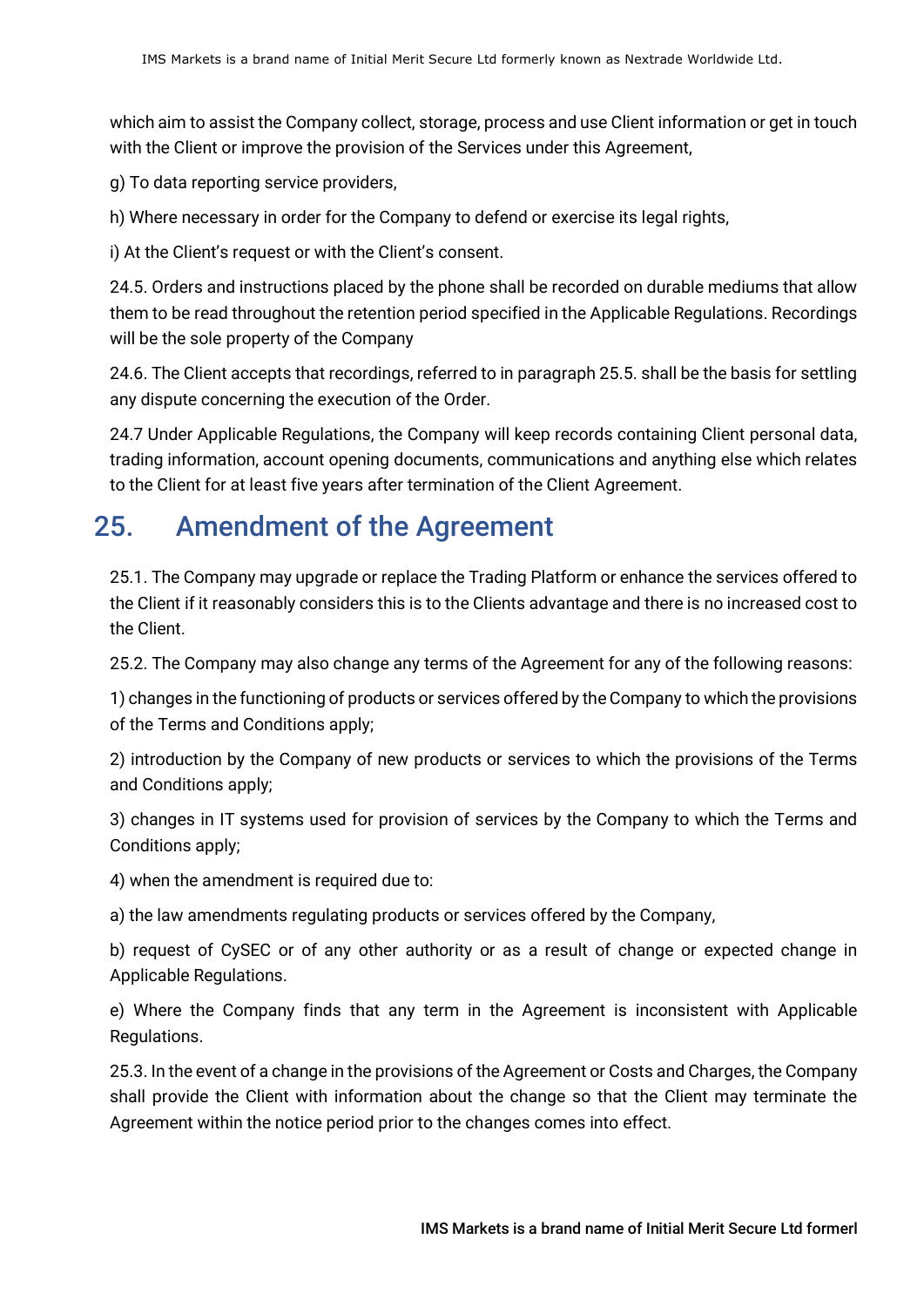25.4. Modified Agreement and Costs and Charges the Company shall disclose to the Client in electronic form to the e-mail address provided by the Client and via the Client CRM Portal.

26.5. In case of favorable changes, for the Client, it is permissible to inform the Client only in electronic form to the e-mail address provided by the Client.

25.6. The Client, not expressing his consent for the proposed changes to the Agreement or the Costs and Charges, may, prior to the effective date, raise objections and terminate the Agreement at the notice of termination or with immediate effect.

265.7. Where the Customer objects in accordance with paragraph. 26.6, but do not terminate the Agreement, the Agreement shall expire on the date preceding the effective date of the proposed amendment.

25.8. No objection by the Client against proposed changes is considered to be a consent to change the provisions of the Agreement or the Costs and Charges.

25.9. The Company shall have the right to review its costs, fees, charges, commissions, financing fees, swaps, trading conditions, available instruments, execution rules, roll over policy and trading hours. Such changes shall be disclosed on the Website and /or in the Client CRM Portal and the Client is responsible to check for updates regularly.

# 26. Termination and Results of Termination

26.1. The Parties may terminate the Agreement with a 14 days' notice. The term of notice shall begin on the day the notice is delivered to the other party.

26.2. Closing the Account, the Company calls the Client to close all Open Positions and to Withdraw the cash balance within the notice period.

26.3. Once notice of termination of this Agreement is sent and before the termination date:

a) the Client will have an obligation to close all his Open Positions,

b) the Client will have an obligation to submit a Withdrawal order,

c) the Company will be entitled to refuse to accept new Orders from the Client.

26.4. Upon Termination date the Company has the right to close the Client's Open Positions.

26.5. Liquidation of the Account occurs after the termination or expiration of the Agreement provided all Open positions are closed and balance of the Account is equal to zero.

26.6. The Company may terminate the Client's Agreement in case of:

1) breach by the Customer of the material terms of the Agreement,

2) non-payment by the Client, despite the call, fees and commissions given in the Costs and Charges,

3) if there are no cash on the Account for the next 3 calendar months, no transactions were made and no positions are opened,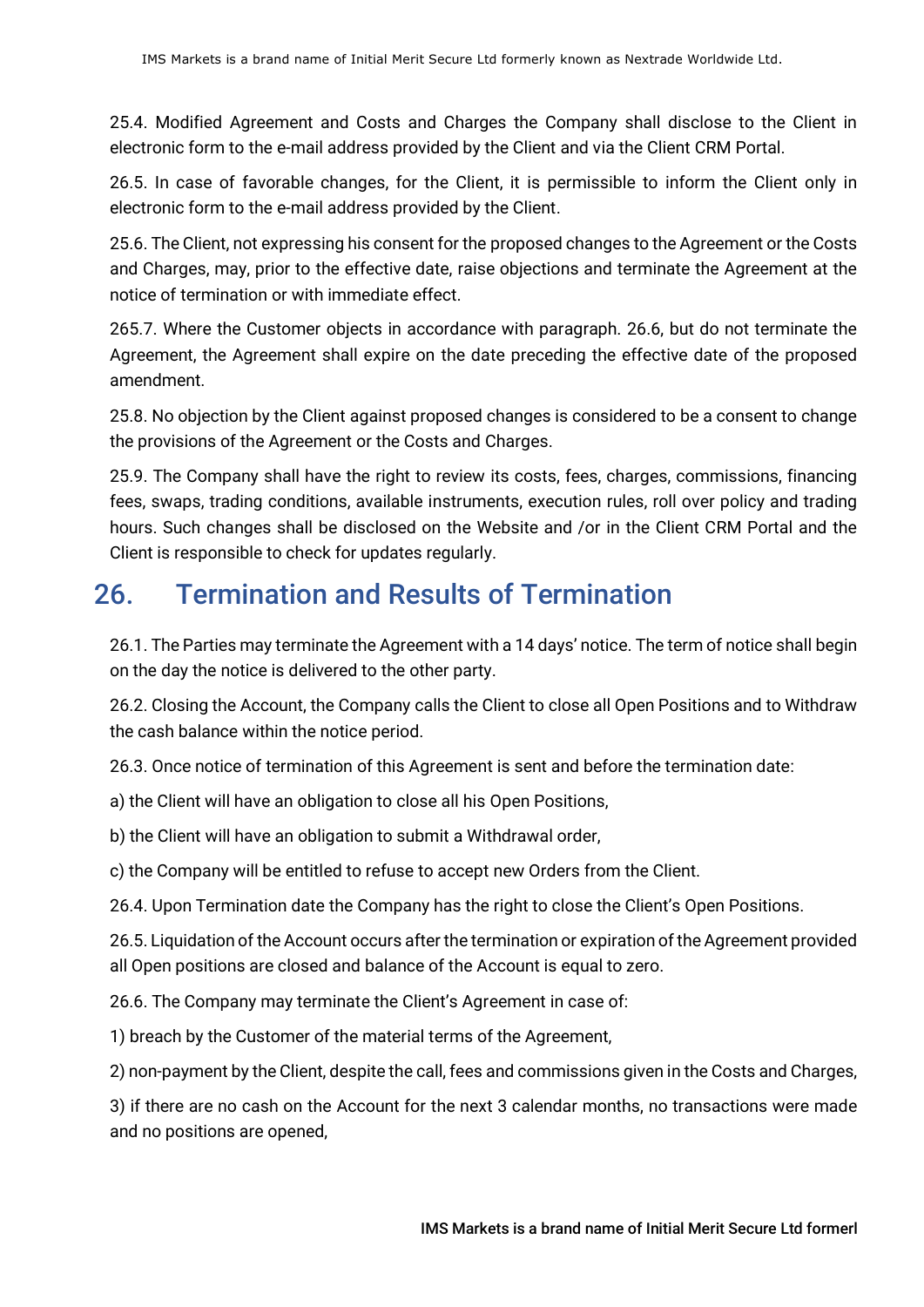4) withdrawal of the Company from offering the service specified in the Agreement,

5) disclosure of the Client's submission of false statements or submission of false or untrue documents,

6) unlawful use of the Account.

26.7. The Agreement expires in case of receiving a written, confirmed, by the competent authority, information about the death of the Client. In such case the Company is entitled to close all Open Positions on the Client's Trading Accounts.

## 27. Force Majeure

27.1. A Force Majeure Event includes without limitation each of the following and which makes it impossible or very impractical for the Company to comply with the Agreement:

a) Government actions, the outbreak of war or hostilities, the threat of war, acts of terrorism, national emergency, riot, civil disturbance, sabotage, requisition, or any other international calamity, economic or political crisis,

b) Act of God, earthquake, tsunami, hurricane, typhoon, accident, storm, flood, fire, epidemic or other natural disaster,

c) Suspension of trading on a market or the liquidation or closure of any market, or the fixing of minimum or maximum prices for trading on a market to which the Company relates its Quotes, or the imposition of limits or special or unusual terms on the trading in any such market or a regulatory ban on the activities of any party (unless the Company has caused that ban), decisions of state authorities, governing bodies of self-regulating organizations, decisions of governing bodies of organized trading platforms,

d) A financial services moratorium having been declared by appropriate regulatory authorities or any other acts or regulations of any regulatory, governmental, supervisory, regulatory or supranational body or authority,

e) Breakdown, failure or malfunction of any electronic, network and communication lines (not due to the bad faith or willful default of the Company),

f) Any event, act or circumstances not reasonably within the Company's control and the effect of that event(s) is such that the Company is not in a position to take any reasonable action to cure the default.

27.2. If the Company determines in its reasonable opinion that a Force Majeure Event exists (without prejudice to any other rights under the Agreement) the Company may without prior notice and at any time take any or all of the following steps, as necessary:

a) Suspend or modify the application of any or all terms of the Agreement to the extent that the Force Majeure Event makes it impossible or impractical for the Company to comply with them,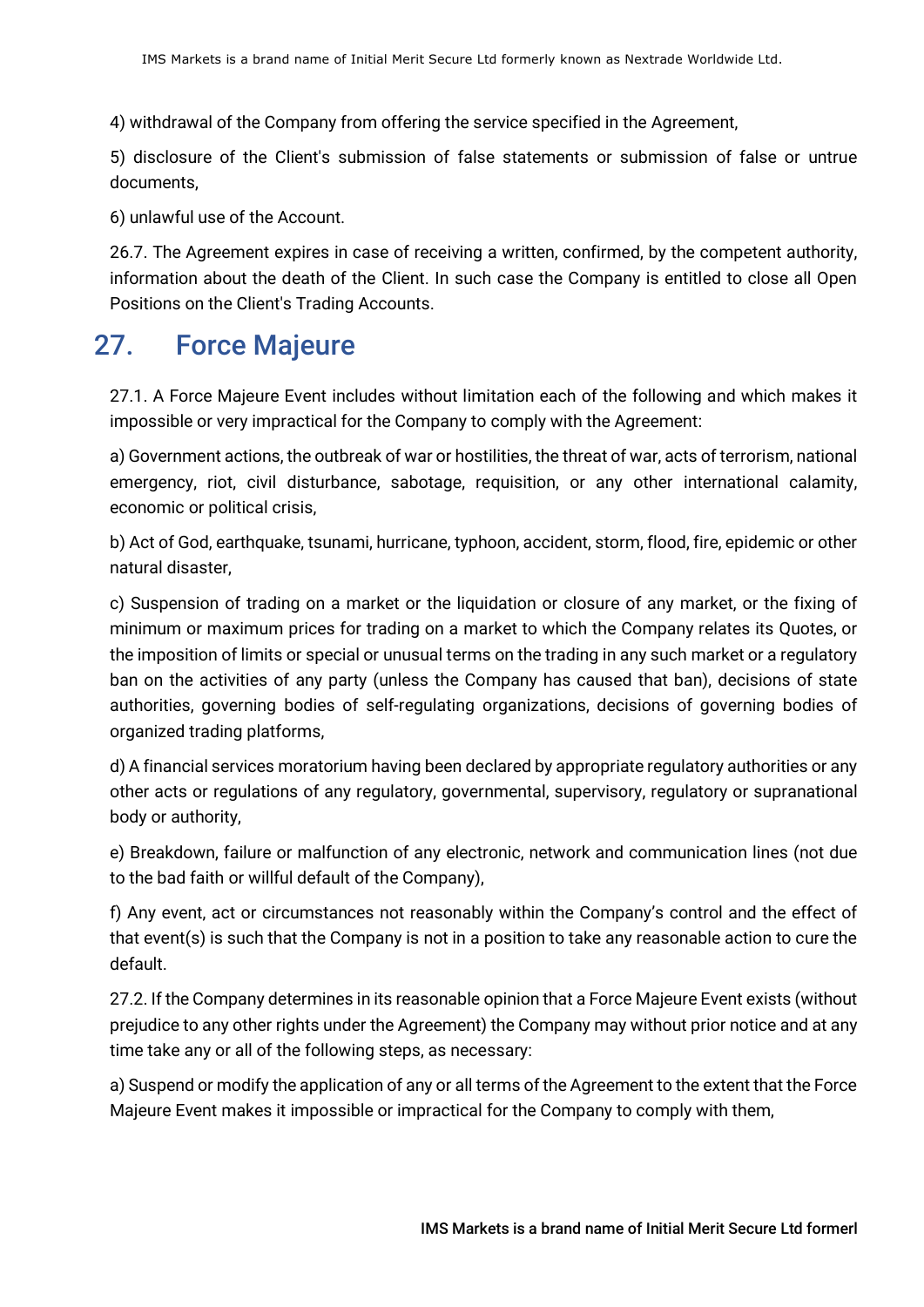b) Take or omit to take all such other actions as the Company deems to be reasonably appropriate in the circumstances with regard to the position of the Company, the Client and other clients,

c) Shut down the Trading Platform, in case of malfunction, for maintenance or to avoid damage,

- d) Refuse to accept Clients Orders,
- e) Increase Margin requirements without notice,
- f) Increase Spreads,
- g) Decrease Leverage.

27.3. Except as expressly provided in this Agreement, the Company will not be liable or have any responsibility for any type of loss or damage arising out of any failure, interruption, or delay in performing its obligations under this Agreement where such failure, interruption or delay is due to a Force Majeure event.

#### 28. Limitations of Liability and Indemnity

28.1 In the event the Company provides information, recommendations, news, information relating to transactions, market commentary or research to the Client (or in newsletters which it may post on its Website or provide to subscribers via its Website or otherwise), the Company shall not, in the absence of its fraud, willful default or gross negligence, be liable for any losses, costs, expenses or damages suffered by the Client arising from any inaccuracy or mistake in any such information given.

28.2 The Company will not be held liable for any loss or damage or expense or loss incurred by the Client in relation to, or directly or indirectly arising from but not limited to:

a) Any error or failure in the operation of the Trading Platform,

b) Any delay caused by the Trading Platform,

c) Transactions made via the Trading Platform,

d) Any failure by the Company to perform any of its obligations under the Agreement as a result of Force Majeure Event or any other cause beyond its control,

e) The acts, omissions or negligence of any third party,

f) Any person obtaining the Client's Access Data that the Company has issued to the Client prior to the Client's reporting to the Company of the misuse of his Access Data,

g) All Orders given through and under the Client's Access Data,

h) Unauthorized third persons having access to information, including electronic addresses, electronic communication, personal data and Access Data when the above are transmitted between the Parties or any other party, using the internet or other network communication facilities, post, telephone, or any other electronic means,

i) A delay transmitting any Order for Execution,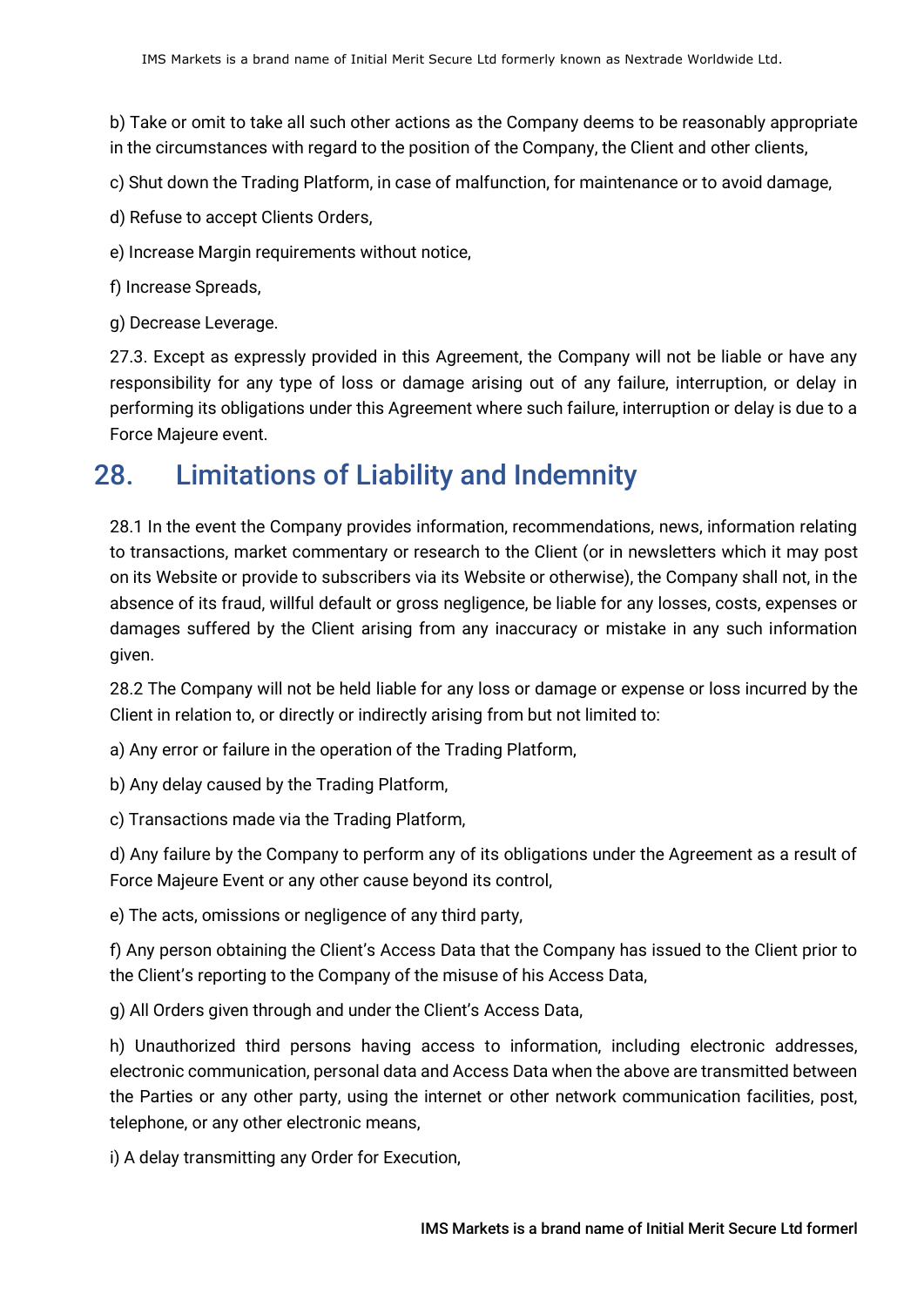j) Currency risk,

k) Occurrence of Slippage,

l) Any of the risks relating to Forex and CFDs trading materializes,

m) Any changes in the rates of tax,

n) Use of Trailing Stop and/or Expert Adviser;

o) The Client relying in Stop Loss Orders;

28.3 If the Company incurs any claims, damage, liability, costs or expenses, which may arise in relation to the execution or as a result of the execution of the Agreement and/or in relation to the provision of the Services and/or in relation to any Order it is understood that the Company bears no responsibility whatsoever and it is the Client's responsibility to indemnify the Company for such.

28.4 The Company shall in no circumstances be liable to the Client for any consequential, special or indirect losses, damages, loss of profits, loss of opportunity (including in relation to subsequent market movements), costs or expenses the Client may suffer in relation to the Agreement.

28.5 In the event of a negative balance in a retail Client account, the Company will not file a claim against the Client for that amount, except in cases where the Client has used illicit methods to create it.

#### 29. Representations and Warranties

29.1. The Client represents and warrants to the Company the following:

a) The Client is over 18 years old.

b) The Client is not a resident of Japan, USA, Canada and Turkey and FATF blacklisted countries as the Company does not accept Clients from these countries and from any other countries where special legal conditions or limitations exists.

c) The Client is of sound mind and capable of taking decisions for his own actions.

d) The Client is duly authorized to enter into the Agreement, to place Orders and to perform its obligations hereunder.

e) The Client is an individual who has completed the Account Opening Application Form.

f) The information provided by the Client to the Company in the Account Opening Application Form and at any time thereafter is true, accurate and complete and the documents handed over by the Client are valid and authentic.

g) The Client has read, fully understood and accepts the terms of the Agreement. By accepting the Agreement, Client enters into legally binding agreement with us. The Agreement shall be binding upon and shall inure to the benefit of the parties and their permitted successors and assigns.

h) The Client has read and understands the Risk Disclosure.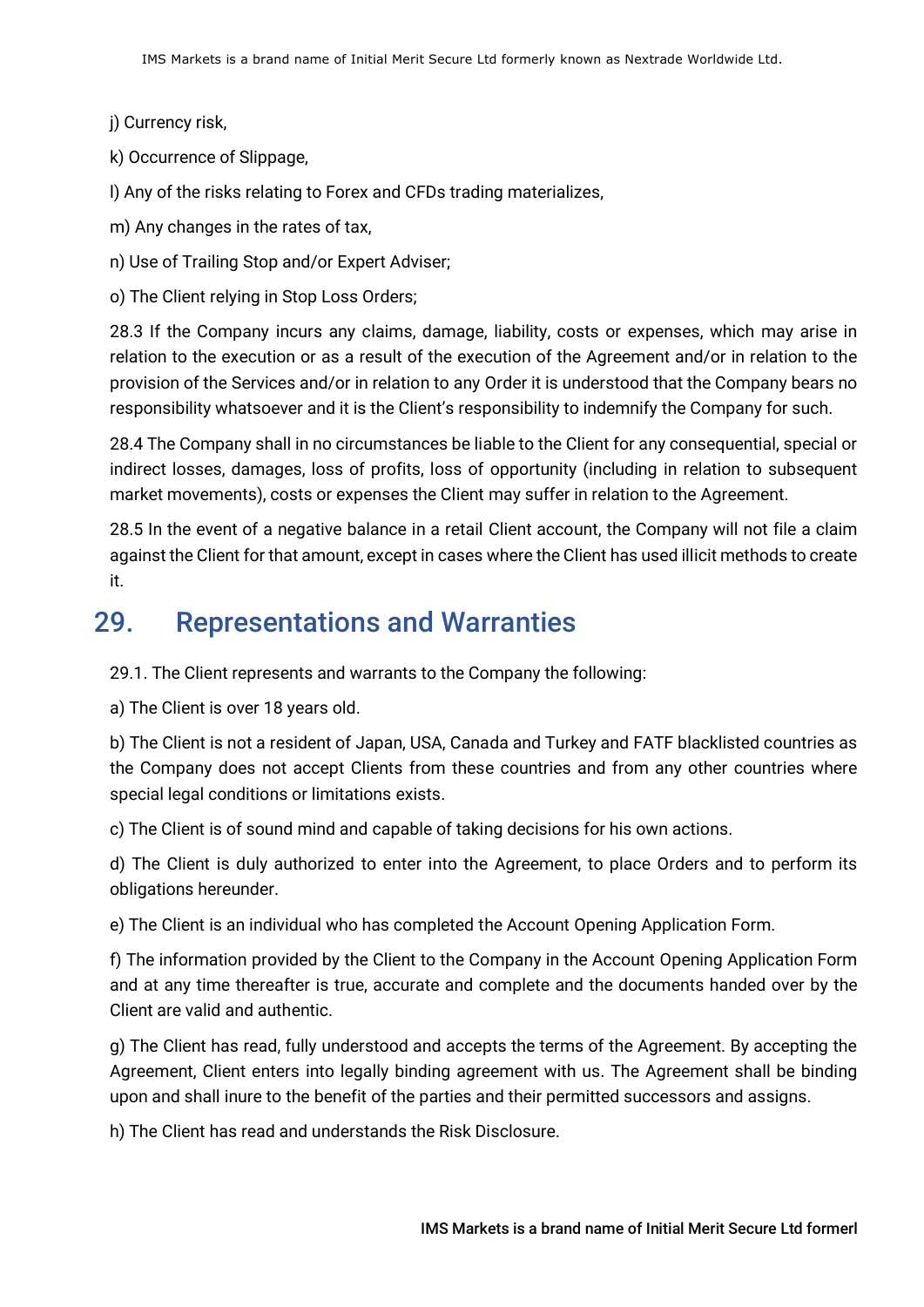i) The Client is acting as a principal and not as agent or representative or trustee or custodian on behalf of someone else.

j) The Client funds used for trading are not in any direct or indirect way the proceeds of any illegal activity or used or intended to be used for terrorist financing.

k) All actions performed under the Agreement will not violate any law or rule applicable to the Client or to the jurisdiction in which the Client is resident, or any agreement by which the Client is bound or by which any of the Client's assets or funds are affected.

l) The Client is not a Politically Exposed Person and does not have any relationship (for example relative or business associate) with a person who holds or held in the last twelve months a prominent public position. If the above statement is untrue and in the event that the Client has not disclosed this already in the Account Opening Application Form, he will inform the Company as soon as possible will notify the Company if at any stage during the course of this Agreement he becomes a Politically Exposed Person.

# 30. Complaints and Disputes

30.1 If the Client wishes to report an error or a complaint he should proceed according to Client Compliant Procedure.

30.2. If any conflict situation arises when the Client reasonably believes that the Company as a result of any action or failure to act has breached one or more of the terms of the Client's Agreement, the Client has the right to lodge a complaint with the Company as soon as reasonably practicable after the occurrence of the event.

30.3. To file any complaint, the Client should follow the procedure outlined in the "Client Complaint Policy" posted on the Website.

30.4. The Company has the right to dismiss a complaint in case it does not comply with the requirements set out above.

30.5. Complaints on matters not mentioned in the Agreement are resolved in accordance with the Common Market Practice and at the sole discretion of the Company.

30.6. If the Quotes Flow has been interrupted due to a software and/or hardware failure, all decisions in regard to the complaint will be made on a basis of the live Server's Quotes Base synchronized in accordance with the Terms of Business.

30.7. The Company shall not be liable to the Client if for any reason the Client has received less profit than the Client hoped for or has incurred a loss as a result of uncompleted action which the Client had intended to complete.

30.8. The Company shall not be liable to the Client in regard to any indirect, consequential or nonfinancial damage (emotional distress, etc.).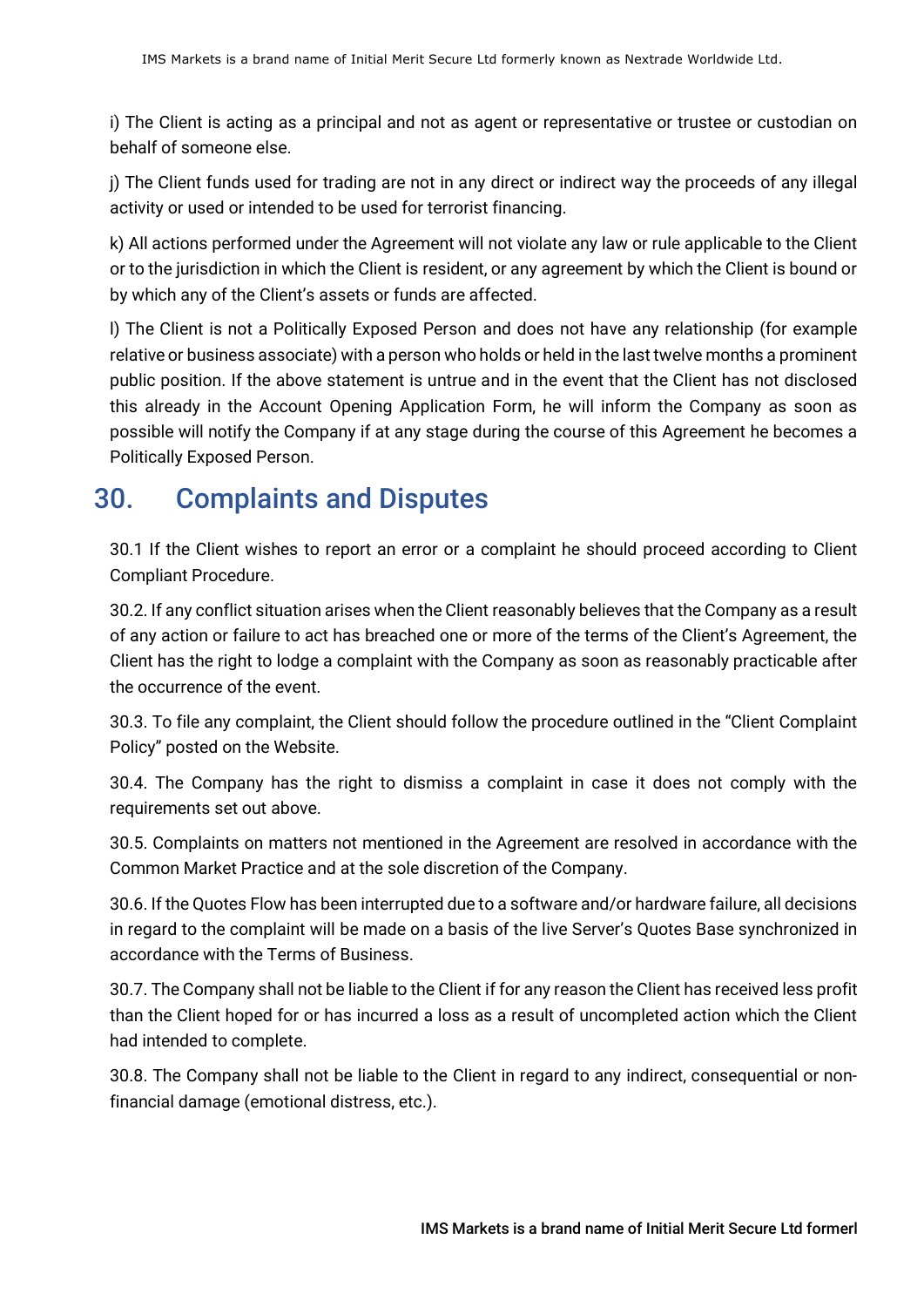30.9. The Compliance Department shall consider any Client's complaint and endeavour to investigate any Dispute or complaint as soon as reasonably practicable. All complaints will be considered within five (5) business days from the day the complaint is received.

30.10. The Company shall have the absolute right to refuse a complained lodged by a Client.

30.11. If the Client has been notified in advance by the Trading Platform internal email or some way of routine construction on the Server, complaints made in regard to any unexpected instructions or requests which are given during such a construction period, are not accepted. The fact that the Client has not received a notice shall not constitute a reason to lodge a complaint.

30.12. Complaints in regard to a Transaction or Order execution based on the difference in the prices for the Contract for Difference (CFD) in the Trading Platform and for the underlying asset of the Contract for Difference are not accepted.

30.13. The Company has the right to void any Transaction if the corresponding hedge trade has been cancelled by a Liquidity Provider.

# 31. Applicable and Governing Law and Applicable **Regulations**

31.1. All disputes and controversies arising out of or in connection with the Agreement shall be settled in court in Cyprus.

31.2. This Agreement is governed by the Laws of Cyprus.

#### 32. Severability

32.1. Should any part of this Agreement be held by any Court of competent jurisdiction to be unenforceable or illegal or contravene any rule, regulation or by law of any Market or regulator, that part will be deemed to have been excluded from this Agreement from the beginning, and this Agreement will be interpreted and enforced as though the provision had never been included and the legality or enforceability of the remaining provisions of the Agreement or the legality, validity or enforceability of this provision in accordance with the law and/or regulation of any other jurisdiction, shall not be affected.

## 33. Non-Exercise of Rights

33.1 The Company's failure to seek redress for violations, or to insist upon strict performance, of any condition or provision of this Agreement, or its failure to exercise any or part of any of right or remedy to which the Company is entitled under this Agreement, shall not constitute an implied waiver thereof.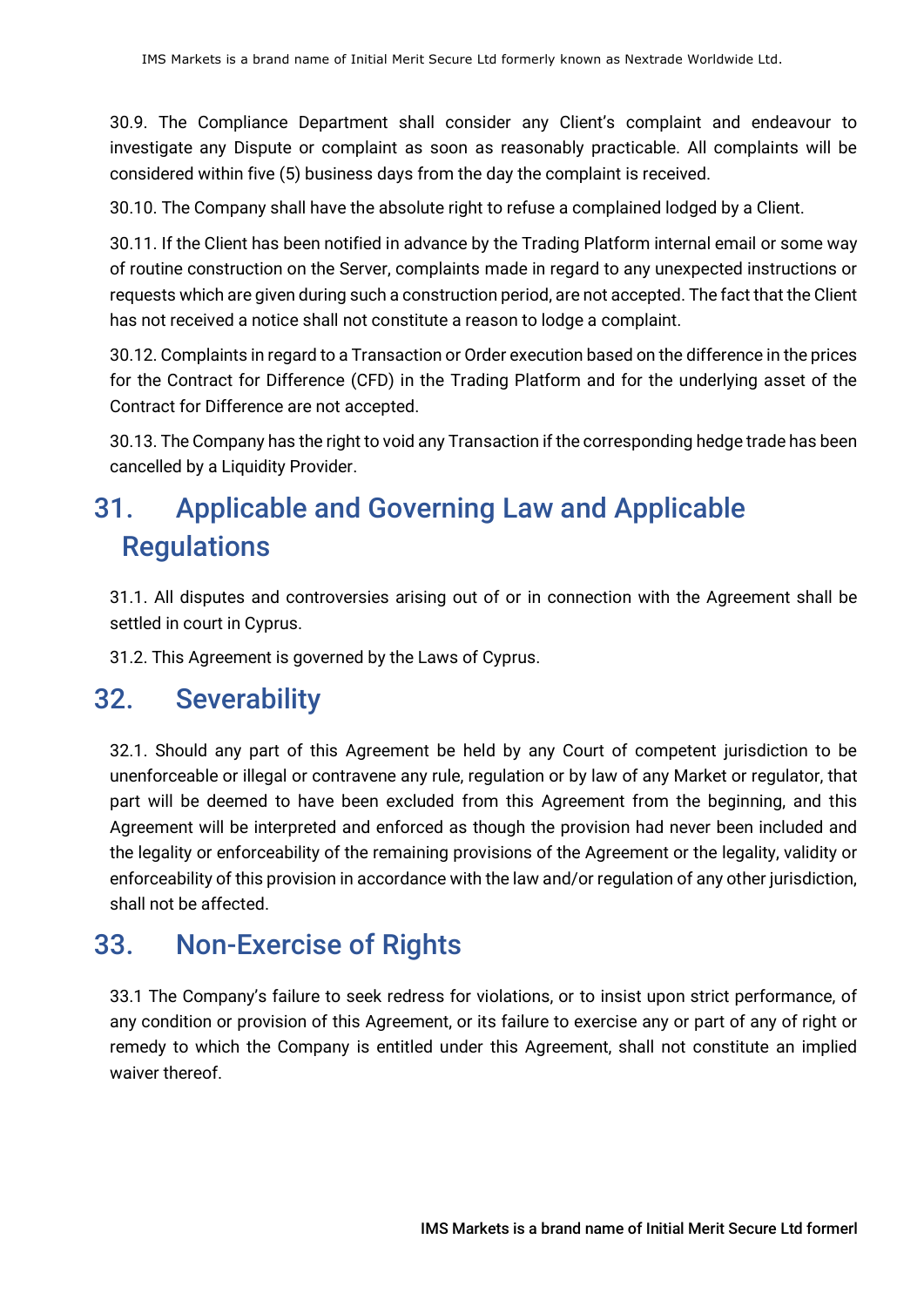## 34. Assignment

34.1. The Company may at any time sell, transfer, assign or novate to a third party any or all of its rights, benefits or obligations under this Agreement or the performance of the entire Agreement subject to providing 14 Business Days prior Written Notice to the Client. This may be done without limitation in the event of merger or acquisition of the Company with a third party, reorganization of the Company, winding up of the Company or sale or transfer of all or part of the business or the assets of the Company to a third party.

34.2. It is agreed and understood that in the event of transfer, assignment or novation described in paragraph 35.1 above, the Company shall have the right to disclose and/or transfer all Client Information (including without limitation personal data, recording, correspondence, due diligence and client identification documents, files and records, the Client trading history) transfer the Client Account and the Client Money as required, subject to providing 14 Business Days prior Written Notice to the Client.

34.3. The Client may not transfer, assign, charge, novate or otherwise transfer or purport to do so the Client's rights or obligations under the Agreement.

## 35. Authorized Representative

35.1. The Client has no possibility of appointing authorized representative to the Account.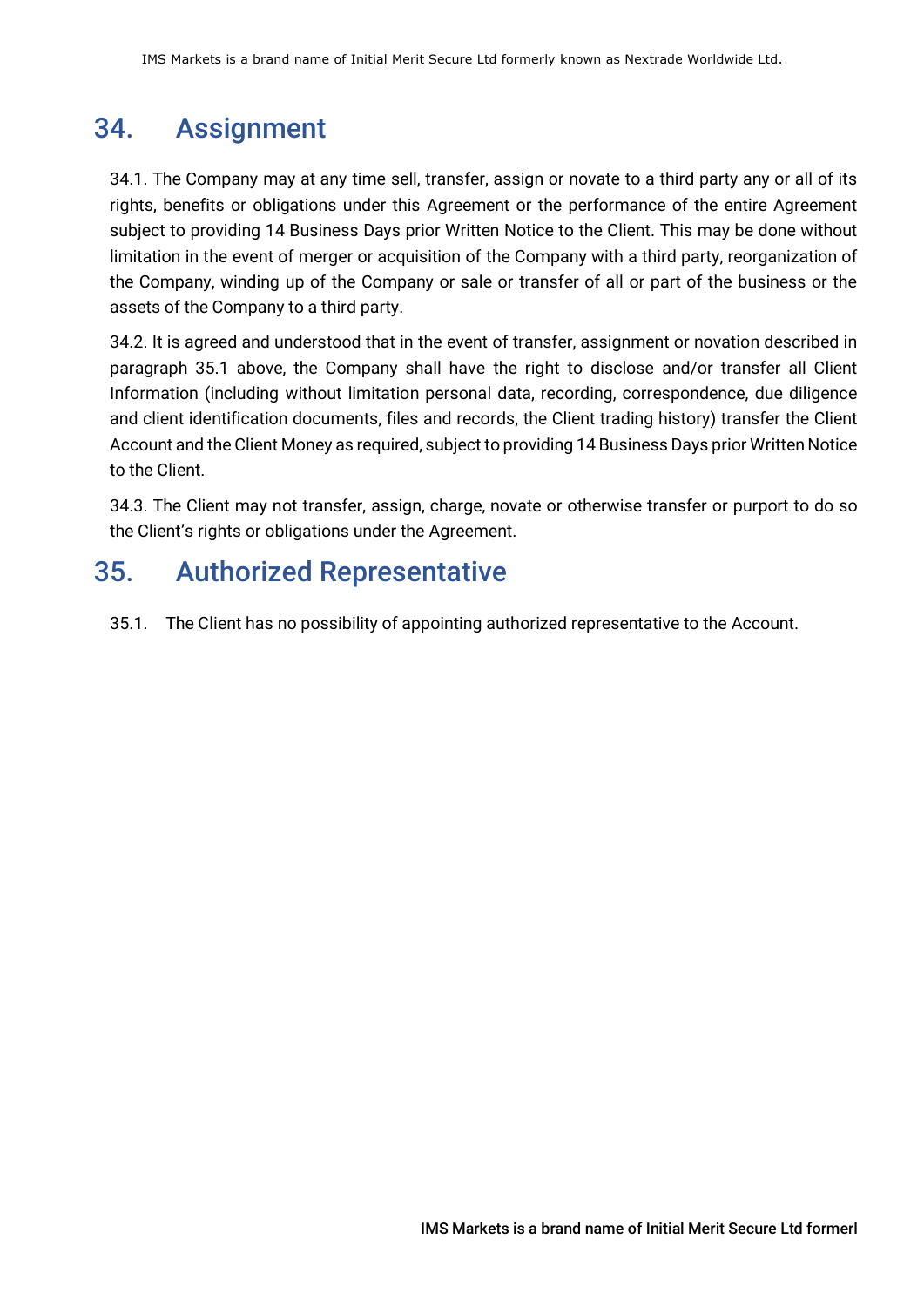# 36. Anti-Money Laundering Provisions

The Company is legally obliged by the European Union regulation and by local authorities to take all necessary actions for the prevention and suppression of money laundering activities. The Customer shall understand from the above that the Company shall request and obtain certain verification documents from the Customer to be legally compliant.

In the case where the Customer fails to provide the Company with the necessary information in regards to the above the Company reserves the right not to execute orders on behalf of the Customer. Any delays that might arise regarding the verification documents of the Customer are not the responsibility of the Company.

The Company has developed and implemented provisions which ensure the prevention of use of the Company for the legalization of proceeds of criminal activities and for financing of terrorism (hereinafter covered by the term «Money Laundering»). Such policy determines that AML activities are performed as ongoing process using risk-based approach. These provisions shall be regularly reviewed and, if necessary, improved basing on the latest regulatory requirements and best practices applied in the industry.

The provisions are implemented through specific procedures, established following the requirements of Applicable Legislation and includes the utilization of relevant information systems for monitoring of transactions and development of Know Your Client («KYC») policy.

All the data regarding the identity and transactions of the Client (Client Agreements, copies of correspondence with a Client, supporting documents for transactions, authorization documents, photocopies of documents on the basis of which the certification of Client identity was made and other relevant documents) shall be kept by the Company for the period of least five years since the termination of the Company's relationship with this Client and/ or since the carrying out of the transactions on his behalf.